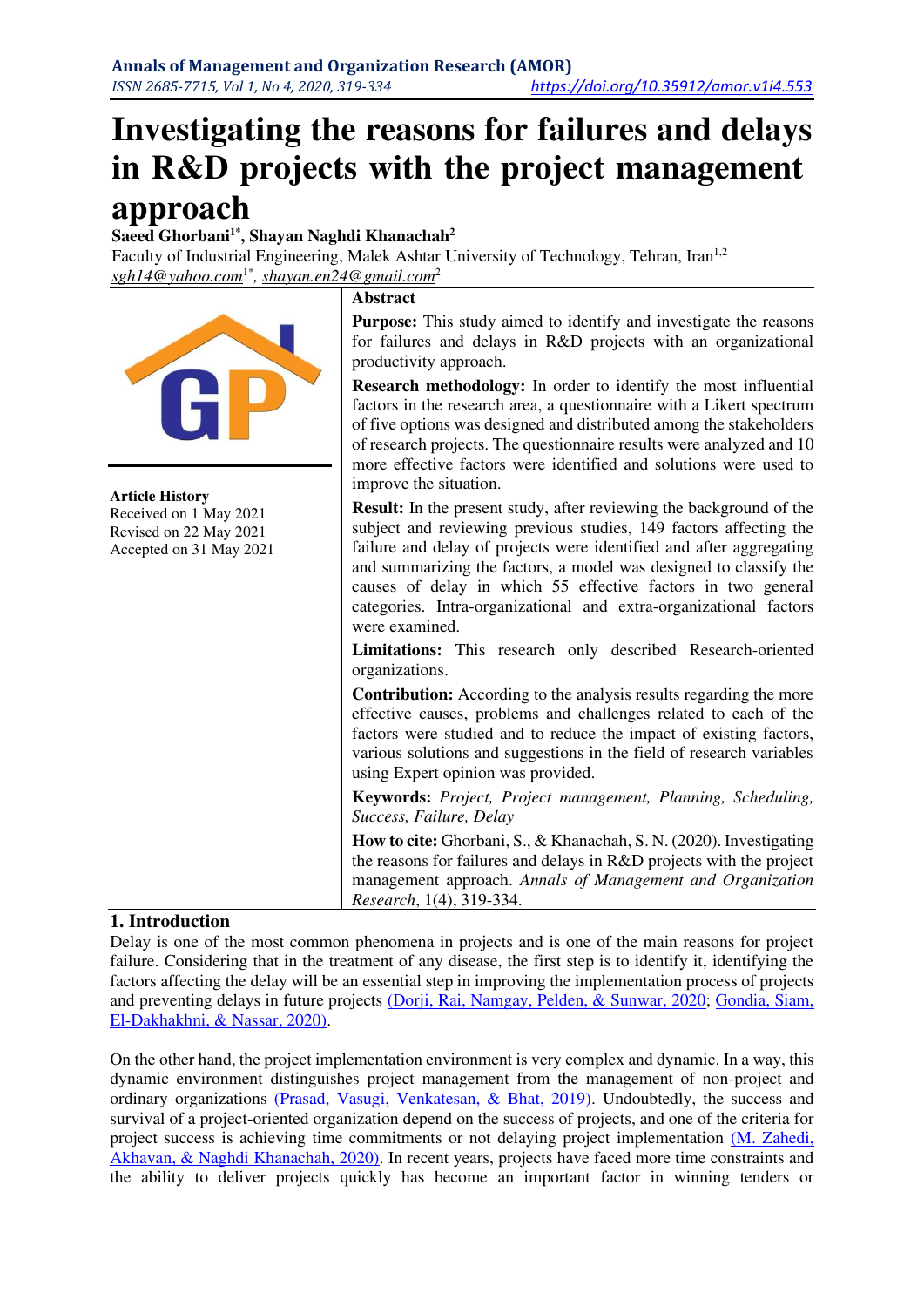outperforming competitors. Numerous stakeholders and factors are involved in the implementation of each project, and the negative impact of each of these factors, in addition to the dynamic external environment, increases the likelihood of project delays [\(Doloi, Sawhney, & Iyer, 2012\).](#page-7-3)

Delay is an action or event that prolongs a project's schedule; in other words, a delay is an interval between planned and actual project activities. Delay is one of the most common phenomena in projects and is one of the main reasons for project failure [\(Dorji et al., 2020\).](#page-7-0) Over the past few decades, this phenomenon has occurred in most types of projects, from simple construction projects to the most complex ones, such as petrochemical projects, dam construction, nuclear power plants and tunneling. Delays in projects lead to more resources, reduced profits, or lost opportunities (Durdyev & Hosseini, 2019). For this reason, most developed and developing countries today, knowing the limited resources available and the highly competitive market, seek to find the root causes of delays in past projects in order to use more resources and make more profit by providing solutions to the rate of delays in projects.

Prevent the future or minimize the damage that is likely to occur [\(Agyekum-Mensah & Knight, 2017\).](#page-6-0) Regarding the causes and factors of success, failure and delay of projects, many have been done inside and outside the country and various contents have been mentioned in books related to the field of project management, which can be summarized as follows: Research of Standish Group<sup>1</sup>, Project Management Development Group in the book Competence Framework for Project Managers (Silvius & Schipper, 2014), PMBOK Guide [\(Agyekum-Mensah & Knight, 2017;](#page-6-0) [Al-Momani, 2000;](#page-6-1) [Ali, Smith, Pitt, &](#page-6-2)  [Choon, 2007;](#page-6-2) [AlSehaimi, Koskela, & Tzortzopoulos, 2013;](#page-6-3) [Assaf & Al-Hejji, 2006;](#page-6-4) [Buss & Rosenblatt,](#page-7-5)  [1997;](#page-7-5) [Chiu & Lai, 2017;](#page-7-6) [Dinakar, 2014;](#page-7-7) [Elawi, Algahtany, & Kashiwagi, 2016;](#page-7-8) [Fallahnejad, 2013;](#page-7-9) [Frimpong, Oluwoye, & Crawford, 2003;](#page-7-10) [Gebrehiwet & Luo, 2017;](#page-7-11) [Guida & Sacco, 2019;](#page-7-12) [Mahamid,](#page-7-13)  [Bruland, & Dmaidi, 2012;](#page-7-13) [Shabbab Al Hammadi, 2016;](#page-8-2) [Shaikh, Muree, & Soomro, 2010;](#page-8-3) [Singh &](#page-8-4)  [Williams, 2020;](#page-8-4) [Sprecher, Kolisch, & Drexl, 1995;](#page-8-5) [Yang & Wei, 2010\)](#page-8-6). After summarizing the results of research on the causes and factors of success and failure of projects and the causes of project delays, more than 400 influential factors were extracted. After examining the mentioned factors, a number of them that had been repeated in different sources and references were removed and finally reduced to 149 influential factors.

Various methods can be used to categorize the causes of project delays or failures, some of which are as follows: Classification based on the person responsible for the delay, classification based on organizational factors (human factors, organizational factors, etc.), classification based on factors related to the project life cycle, classification based on the impact of project stakeholders (according to the excellence model of project-based organizations), classification based on nine specialized areas of project management (according to PMBOK guideline), classification based on project managers competency framework (according to IPMA Competence baseline), classification based on IPMA Project Excellence Model [\(Dorji et al., 2020;](#page-7-0) [Sabzehparvar & Seyed-Hosseini, 2008;](#page-7-14) T. M. Williams, [2013\).](#page-8-7)

By reviewing the 149 factors mentioned above, it was concluded that none of the mentioned classification methods could cover all the causes; and a combined model needs to be used to classify the causes. For this purpose, the initial model was prepared and examined from different angles, and finally, after making the necessary corrections, the optimized model of *Figure 1* was used, which is able to cover all the 149 causes and factors extracted from previous research. Based on the classification of the mentioned model, 52 categories of factors affecting the success of projects or factors affecting project delays were identified, which are listed in *appendix 1* with reference to the authorities.

Currently, many research projects related to the research and development of the organization under study are associated with delays. These delays have imposed many hidden and overt costs to the organizatio[n \(M. R. Zahedi & Khanachah, 2020\).](#page-8-8) Costs such as cost of late operation or lost profits, cost of rising consumer resources, increased cost of labor resources, cost of renewing licenses and contracts, cost of capital expenditure, loss of competitive market, uneconomical Project; In fact, it can be said that the implementation of research projects related to research and development in the study organization

<sup>1</sup> <http://www.standishgroup.com/index.php>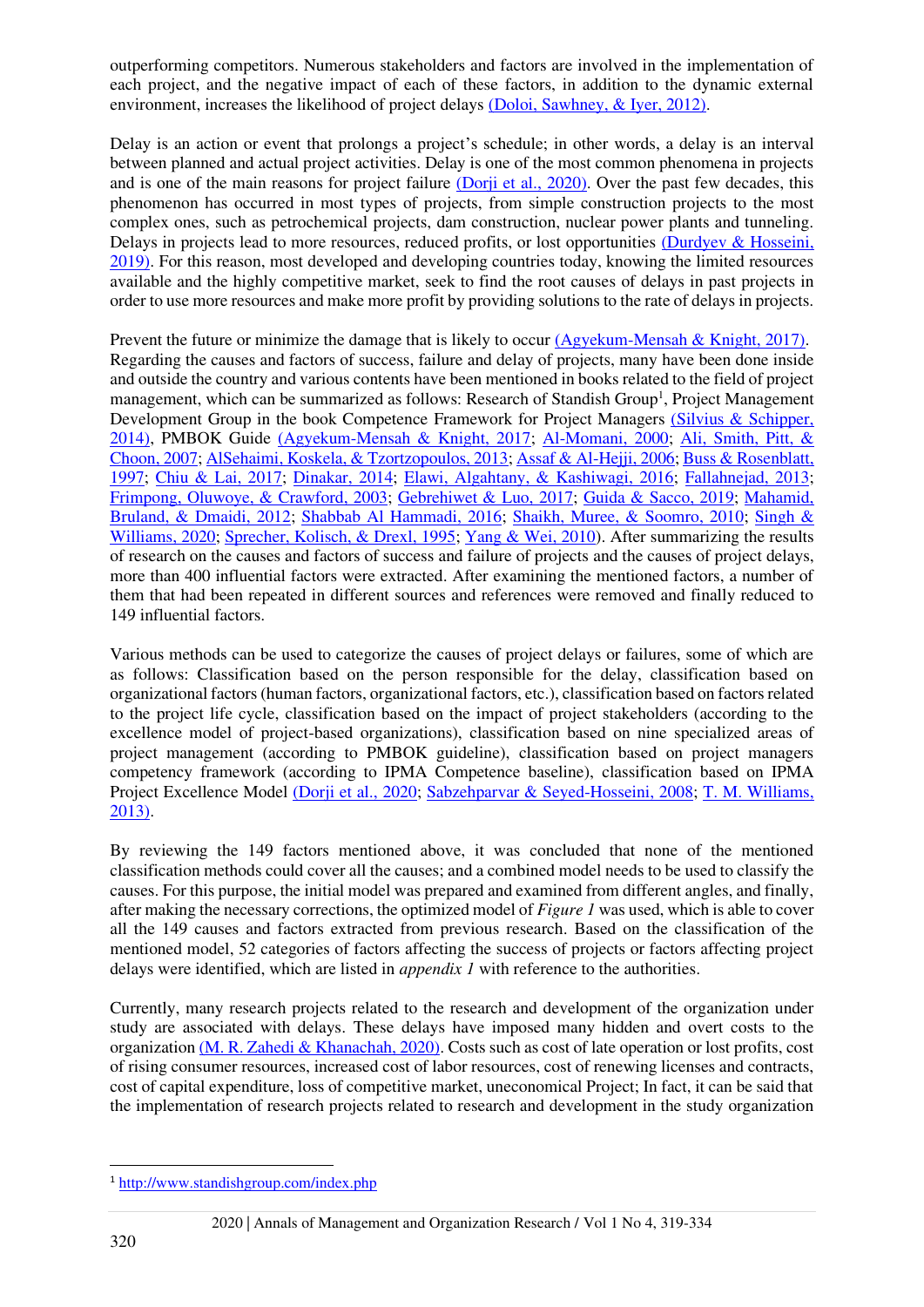is weak and there is a fundamental need for an approach to improve the situation (M. R. Zahedi  $\&$ Khanachah, 2019). Therefore, the first step in treatment recognizes the real reasons for project delays.

## **2. Literature**

## *2.1. Research and development*

The Organization for Economic Co-operation and Development (OECD) defines R&D as: "Creative work that is done on a systematic basis to harness the resulting scientific and technical knowledge in order to invent new applications" [\(Woodward, 2004\).](#page-8-10)

The National Science Foundation classifies and defines research as follows:

*Basic research:* The purpose of basic research is a deeper understanding or knowledge of the subject under study, not its practical application. The National Science Foundation, taking into account the industry's goals, modifies this definition, noting that basic research does not have specific business objectives, although it may be in the current or future interests of the research organization [\(Zafar, Saud,](#page-8-11)  & Hou, 2019).

*Applied research:* The purpose of applied research is to gain the necessary understanding or knowledge to determine how a specific and known need is met. Applied research in industry is discovering new scientific knowledge that pursues specific business objectives for a product or process. Developmental research: "Development is the systematic application of research knowledge or concepts to the production of materials, tools, systems or Useful methods, including the design and production of semiindustrial samples and processes" [\(Rashidi, Shabani, & Saen, 2015\).](#page-7-15)

### *2.2. Relationship between research activities and technical engineering activities*

Recent research on the principles of definition and implementation of research projects (R&D) states that: "Engineering research is done to develop new products and services in R&D centers adjacent to the industry [\(Attaran, 2004\).](#page-6-5) This research leads to two groups of problem-solving activities: research activities and engineering design activities [\(León & Farris, 2011\).](#page-7-16) In a product development research project, both groups of activities need to be identified and distinguished from each other. These two groups of activities have in common that both groups deal with issues related to the development of inhouse technology and the development of products and services [\(Artz, Norman, Hatfield, & Cardinal,](#page-6-6)  2010). The difference between these two groups is that problem-solving in engineering design activities is based on known and codified patterns, while problem-solving in research activities is done without knowing patterns. Research activities should lead to codified methods and patterns to solve a set of similar problems with common characteristics so that activities that are now and in the cultural, social, organizational and current coordinates of the nature of research in the future into activities with the nature of engineering design [\(Lindkvist, 2005\).](#page-7-17)

#### *2.3. Project success*

In an article entitled "Recognizing the Key Factors in Project Success in Iran, "[Asgari et al. \(2017\)](#page-6-7) have introduced the following three criteria as important criteria for judging project success: - Satisfy customer needs - Delivery of the project on time - Completion of the project based on the allocated budget In his book, Advanced Project Management, he argues that in recent years our definition of project success has changed. It provides definitions of project success and a list of failure and success factors that can affect project performance at different stages of a project life cycle [\(Asgari, Kheyroddin,](#page-6-7)  & Naderpour, 2017).

[Davis \(2017\)](#page-7-18) points out, the definitions of project success have changed over the years. In the early days, project success was generally summed up in technical factors: Does the product work or not? With more and more organizations understanding project management and paying more attention to the cost factor, the definition of success also changed. In 1980, the following definition was given for the success of the project: The success of the project means achieving the following three goals [\(Davis, 2017\):](#page-7-18)

*- Finish on time* 

- *Finish with the same set cost*
- *Finish with the same quality*

Normally, the quality of a project was defined as the achievement of technical characteristics. All three of these factors are related to the internal factors of the project and do not necessarily include the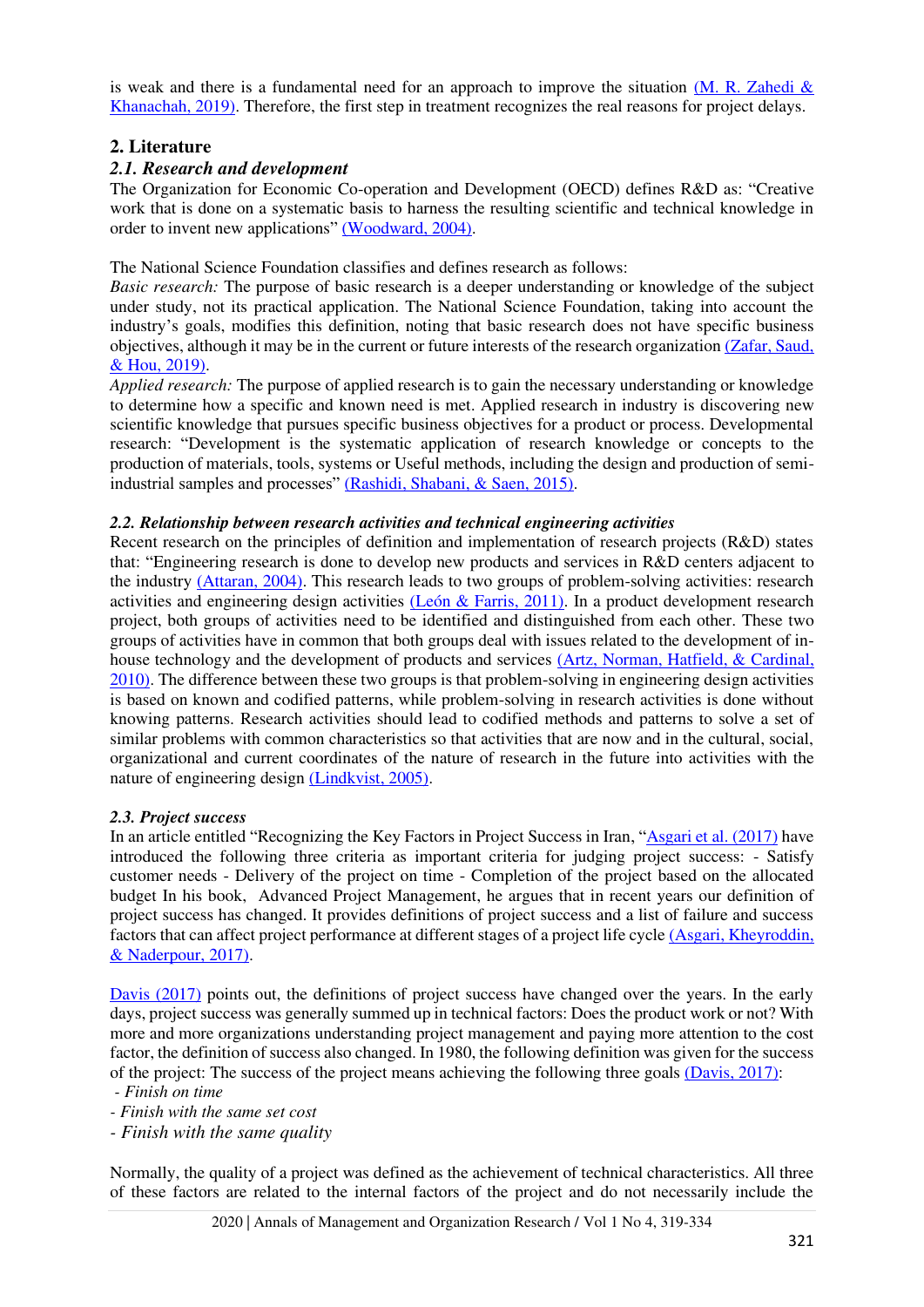consumer or customer preferences. In the late 1980s, with the advent of TQM, the success of a project depended not only on three internal factors: time, cost, and technical characteristics, but also on the following factors [\(Lashgarara, Torabi, & Omidi Najafabadi, 2016\):](#page-7-19)

- *Being acceptable to the customer*
- *Establishing a business relationship with the customer in future projects.*

A project is a complete success when it is executed according to schedule. Its cost is determined within the budget. It is defined according to technical and quality characteristics, and finally, a satisfied and satisfied customer. Successful projects are defined as being within the budget and time frame, fulfilling the intended function, and meeting the expectations of senior management and the user or employer. Westerveld summarizes the success of the project by examining various sources (Kabirifar & Mojtahedi, 2019):

- *Project results (budget, schedule, quality)*
- *Customer satisfaction*
- *Satisfaction of users*
- *Satisfaction of beneficiaries*
- *Satisfaction of project staff*
- *Satisfaction of contractors*

[Sabzehparvar and Seyed-Hosseini \(2008\)](#page-7-14) categorize the success and failure components of projects as:

- *A) Basic components*
- *Adherence to time frame, cost, quality*
- *Acceptance of the project produced by the customer*

#### *B) Secondary components*

- *Continue working with the customer*
- *Comprehensive agreement on the required changes to the project*
- *Do not disrupt the current work of the organization*
- - *Do not change the culture of the organization*
- *Maintaining ethical values*
- *Adherence to organizational strategies*
- *Maintaining the credibility of the organization.*

#### *2.4. Delay*

#### *2.4.1. Scheduling delay*

Any failure to complete the activity on time will result in a scheduling delay. Of course, it should always be borne in mind that the non-realization of the plan for each separate activity can be caused by the single delay of that activity or by the delay of the prerequisite activities of that activity. In other words, the delay of any activity will not necessarily lead to the delay of the project [\(Seyed-Hosseini,](#page-8-12)  Sabzehparvar, & Nouri, 2007).

#### *2.4.2. Project delay*

The variance between the estimated project completion time and the actual completion time is called the project delay. This delay will be equal to the sum of the delays of the existing activities on the critical path. A delay is an action or event that prolongs the time specified in the contract to perform a particular action and manifests itself in the form of prolonging the duration of the activity or delaying its start date and may change in some areas of work according to Also include the contract [\(T. Williams, 2003\).](#page-8-13)

#### *2.5. Types of delays*

[Reams et al. \(2009\)](#page-7-21) categorizes types of delays as follows:

#### *2.5.1. Forgivable/Reimbursable*

This type of delay occurs due to the fault of the customer or employer and therefore, the contractor or contractor, in addition to extending the project time, also receives compensation for the delay.

#### *2.5.2. Forgivable/Irreparable*

The reason for this type of delay is neither the employer nor the executor, so only the extension of time of the project occurs and no penalty is received from either party [\(Reams et al., 2009;](#page-7-21) [Sharifi, Akram,](#page-8-14)  [Rafiee, & Sabzehparvar, 2014\).](#page-8-14)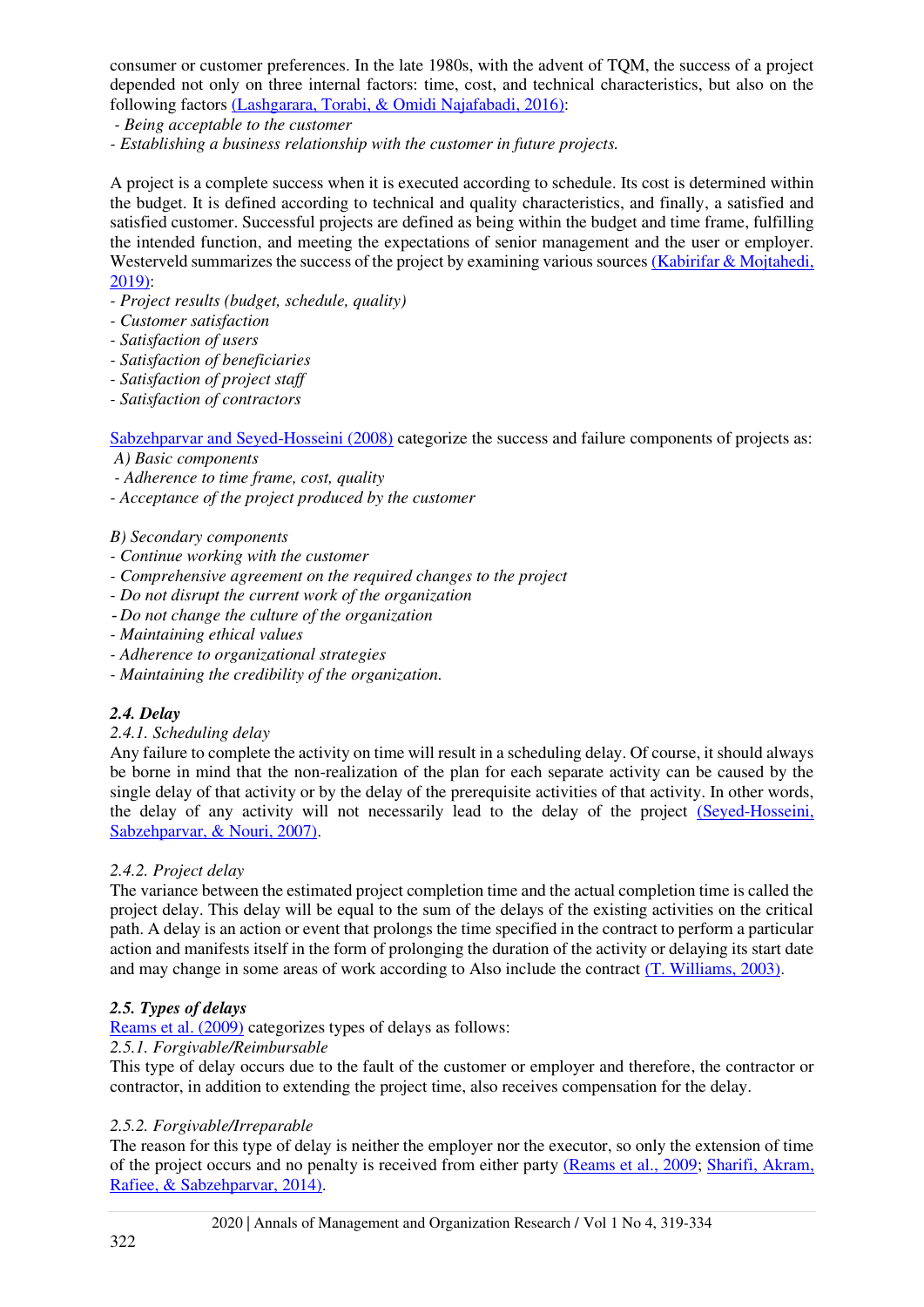## *2.5.3. Unforgivable/Irreparable*

This occurs due to the error of the contractor or contractor and the time extension of the project is not approved and naturally, the employer can claim damages [\(Reams et al., 2009; T. Williams, 2003\).](#page-7-21) [Amandin & Kule \(2016\),](#page-6-8) in an article entitled "Project delays on cost overrun risks: A study of Gasabo district construction projects," have categorized the laws of simultaneous delays as follows [\(Amandin](#page-6-8)  & Kule, 2016):

| Delay type                    | Payment<br>to the<br>employer | Payment<br>to the<br>contractor | <i>Increase</i><br>time for the<br>contractor | <b>Causes of delay</b>                   |
|-------------------------------|-------------------------------|---------------------------------|-----------------------------------------------|------------------------------------------|
| Unforgivable                  | Yes                           | N <sub>O</sub>                  | $N_{O}$                                       | Contractor                               |
| compensable                   | No                            | <b>Yes</b>                      | <b>Yes</b>                                    | Employer                                 |
| Forgivable and<br>irreparable | No                            | N <sub>O</sub>                  | Yes                                           | Another factor                           |
| Forgivable and<br>irreparable | No                            | No                              | <b>Yes</b>                                    | <b>Employer and contractor</b>           |
| Forgivable and<br>irreparable | No                            | N <sub>O</sub>                  | <i>Yes</i>                                    | <b>Employer and other factors</b>        |
| Forgivable and<br>irreparable | No                            | No                              | <b>Yes</b>                                    | Contractor and other agents              |
| Forgivable and<br>irreparable | No                            | N <sub>O</sub>                  | Yes                                           | Employer, contractor and<br>other agents |

*Table 1. Types of delays in the project* (*Ansah & Sorooshian, 2018*)

## *2.6. Costs due to project delays*

[Seyed-Hosseini et al. \(2007\)](#page-8-12) has introduced the following as project delay costs:

- *Cost of late operation or lost profit*
- *Increase the cost of labor resources*
- *Cost of capital consumption consumed*
- *Possibility of uneconomicization of the project by postponing it*
- *Loss due to lack of job creation in the country*
- *Losses due to declining government revenue and social welfare of the people*
- *Cost of rising consumer resources*
- *The cost of renewing licenses and contracts*
- *Loss of competitive market*

According to [Williams \(2013\),](#page-8-7) in recent years, projects have faced more time constraints and the ability to deliver projects quickly has become an important growth factor in winning tenders. In tight-ended contracts, much emphasis is placed on transferring time risk to other contracts by the main contractor. This is usually done by considering heavy delay penalties.

# **3. Case study**

In order to collect the data required for researching the organization under study, a questionnaire was used. In this regard, a questionnaire with a Likert scale of five options was designed and distributed among the stakeholders of research projects. The supervisors and advisors confirmed the validity of the research questionnaire questions and the reliability of those questions was also confirmed using Cronbach's alpha test. The statistical population consisting of the beneficiaries of the studied research projects has 74 members and the sample population has over 42 members. Service history, current position and job and level of familiarity with project management knowledge were introduced as moderating variables. In addition, SPSS computer software and various tests and statistical analyzes such as mean test have been used to examine the relationships between variables.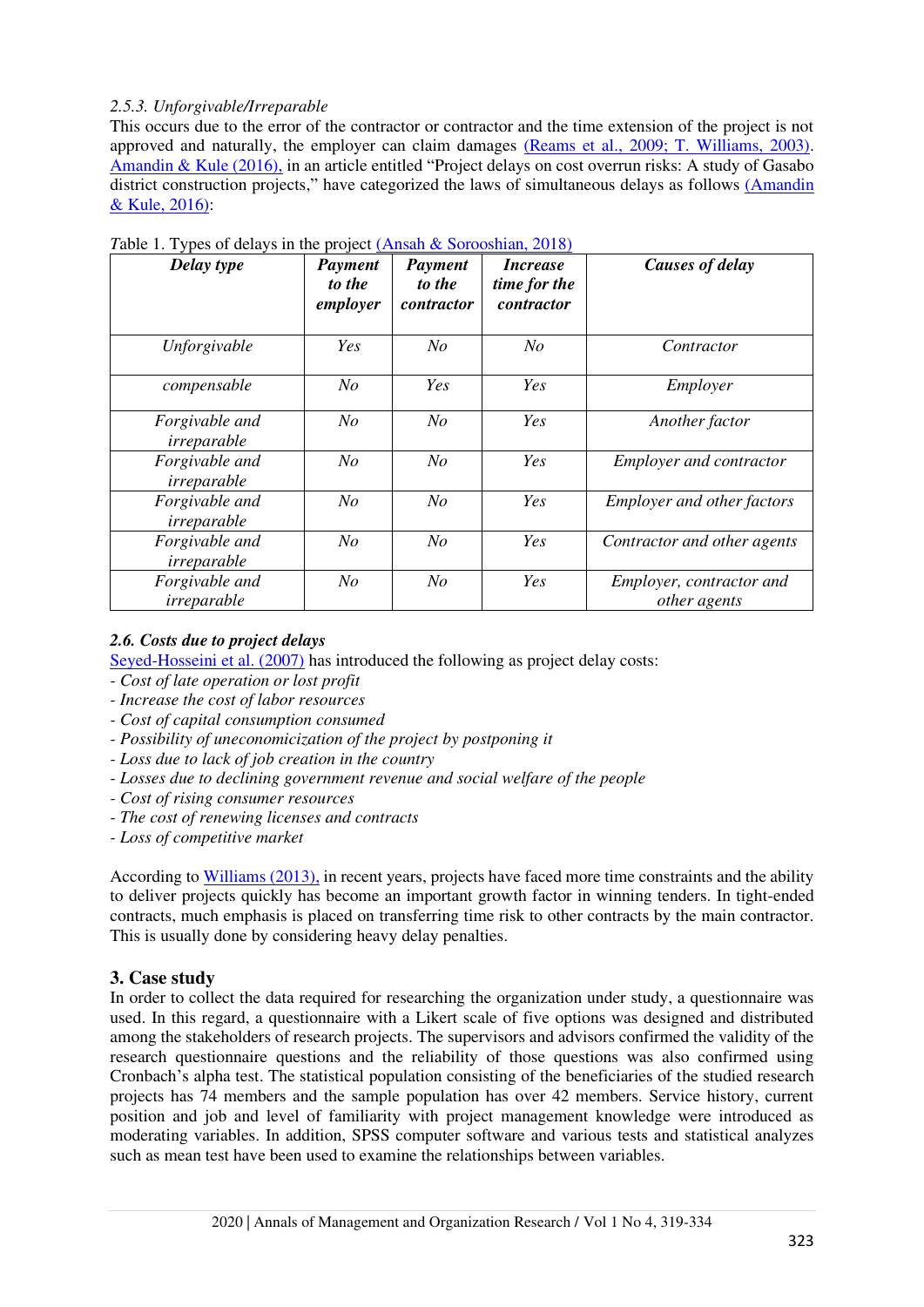# **4. Conclusions**

The purpose of the present study is to prioritize the factors according to the stakeholders' views of research projects. The results of calculating the statistical mean of the effect of the factors are presented in Table 3. From the results of the analysis, it was concluded that internal factors with an average of 74.7 were more effective than external factors with an average of 66.2.

Also, among the intra-organizational factors, human factors with an average of 76.7 and human factors with project management with an average of 83.3 and system engineers with an average of 79.3 had the largest share in project delays.

Among the processes, the project management process and among the project management processes, the planning process group with an average of 84 and also the specialized field of project time management with an average of 84 have the most impact on project delays 77 had the greatest impact.

| <b>Factor</b> title                   | <b>Impact rate</b><br>$($ of 100 $)$ | <b>Factor</b> title                     | <b>Impact rate</b><br>$($ of 100 $)$ |
|---------------------------------------|--------------------------------------|-----------------------------------------|--------------------------------------|
| 1- Strategy and stability of senior   | 74                                   | 27- How to manage project               | 79                                   |
| and middle management                 |                                      | procurement                             |                                      |
| 2- Support for senior and middle      | 78                                   | 28- Feasibility process                 | 75                                   |
| management                            |                                      |                                         |                                      |
| 3- Professional competence of the     | 84                                   | 29- Project approval process            | 70                                   |
| project manager                       |                                      |                                         |                                      |
| 4- Behavioral competence of the       | 83                                   | 30- Contract conclusion process         | 76                                   |
| project manager                       |                                      |                                         |                                      |
| 5- Competence of project system       | 79                                   | 31- Training process                    | 68                                   |
| engineer                              |                                      |                                         |                                      |
| 6- Specialization of the project team | 76                                   | 32- The process of selecting,           | 65                                   |
|                                       |                                      | recruiting and employing employees      |                                      |
| 7- Motivation of the project team     | 82                                   | 33- Knowledge management process        | 74                                   |
| 8- Productivity of the project team   | 75                                   | 34- Budget allocation process and       | $\overline{75}$                      |
|                                       |                                      | financial resources                     |                                      |
| 9- Allocation of sufficient human     | 67                                   | 35- Supply and purchase process         | 77                                   |
| resources                             |                                      |                                         |                                      |
| 10- Technical and technological       | 74                                   | 36- Employee evaluation process and     | 76                                   |
| factors                               |                                      | financial payment                       |                                      |
| 11- Machinery, materials and          | 67                                   | 37- The process of preparing and        | 68                                   |
| materials                             |                                      | approving maps and documents            |                                      |
| 12- Organizational structure and      | 77                                   | 38- Timely payment by the               | 65                                   |
| culture                               |                                      | customer/employer                       |                                      |
| 13- Existence of efficient            | 63                                   | 39- Timely decision by the              | 65                                   |
| information system                    |                                      | client/employer                         |                                      |
| 14- Coordination of line and          | 72                                   | 40- Fulfillment of obligations by the   | 67                                   |
| headquarters                          |                                      | client/employer                         |                                      |
| 15- Position of project manager       | 73                                   | 41- Customer / employer participation   | 67                                   |
| 16- Project planning process group    | 84                                   | 42- Contractor's managerial ability     | 72                                   |
| 17- Project monitoring and control    | 76                                   | 43- Technical ability of the contractor | 72                                   |
| process group                         |                                      |                                         |                                      |
| 18- Closing process group             | 65                                   | 44- Financial capacity of the           | 69                                   |
|                                       |                                      | contractor                              |                                      |
| 19- How to manage project integrity   | 74                                   | 45- Fulfillment of obligations by the   | 74                                   |
|                                       |                                      | contractor                              |                                      |
| 20- How to manage the project area    | 78                                   | 46. Non-exclusive contractor            | 63                                   |
| 21- How to manage project time        | 84                                   | 47- Supervisor performance              | 73                                   |
| 22- How to manage project costs       | 76                                   | 48- Consultant performance              | 69                                   |
| 23- How to manage project quality     | 73                                   | 49- Economic factors                    | 59                                   |
| 24- How to manage the human           | 76                                   | 50- Political and social factors        | 74                                   |
| resources of the project              |                                      |                                         |                                      |
| 25- How to manage project             | 68                                   | 51- Geographical and atmospheric        | 51                                   |
| communications                        |                                      | factors                                 |                                      |
| 26- How to manage project risk        | 79                                   | 52- Legal factors and laws              | 53                                   |

*T*able 2. Factors affecting the failure and delay of the project and the effectiveness of each factor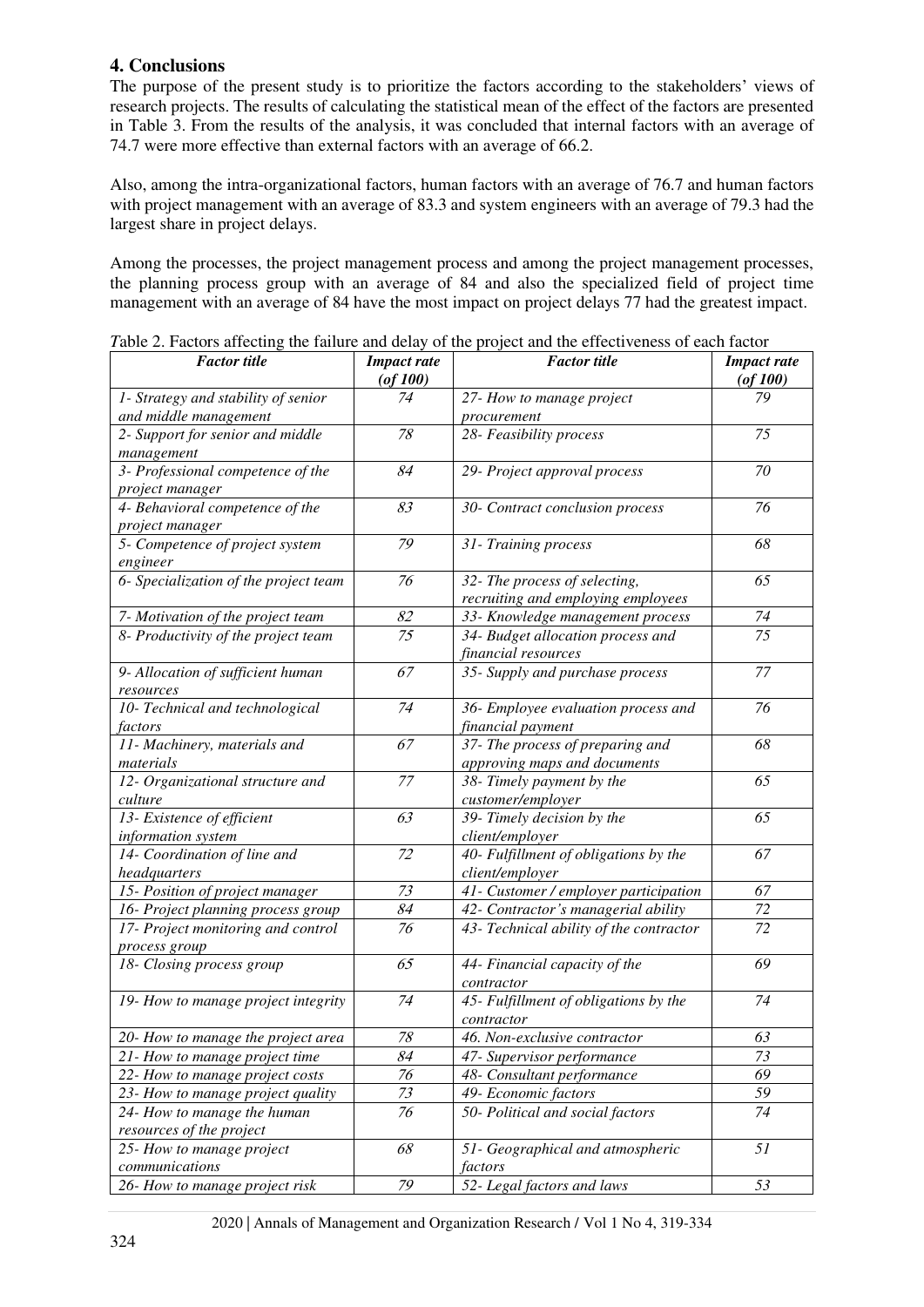In total, according to the results of the research, the 10 main factors affecting project delays are as follows:

- *1- The level of professional competence of the project manager (project management knowledge, experience, skills and ability of the project manager).*
- *2- Project planning process (scope, time, cost, quality, human resources, communications, risk, procurement).*
- *3- How to manage project time (correct estimation, development of real schedule, consideration of resources and capacities in scheduling).*
- *4- The level of behavioral competence of the project manager (leadership, participation, creativity, determination, consultation, crisis resolution, calm, ethical principles, debatability, outcome).*
- *5- The motivation of the project team (satisfaction, responsibility, sense of duty, teamwork spirit).*
- *6- The level of expertise and skill of the project system engineer (in block design and determining the input and output of subsystems, system aggregation).*
- *7- How to manage project procurement (estimating purchase time, identifying suppliers, planning and purchasing control).*
- *8- How to manage project risk (identification, evaluation and planning of dealing with risks and bottlenecks).*
- *9- The level of support of senior managers in allocating resources and permits and powers necessary for the success of the project.*

*10- How to manage the project area (determining the boundaries of the project, outputs and objectives of the project, breaking down macro-activities).* 

According to the results of the analysis of the most effective causes, problems and challenges related to improvement strategies, each of the above ten factors was examined and in order to reduce the impact of existing factors, the opinion of experts, various solutions and suggestions in areas related to research variables are used and presented in appendix 2. The proposed proposals are executive and practical, and if appropriate measures are taken to implement them in the industry, the projects will be implemented more appropriately.

## **References**

- <span id="page-6-0"></span>Agyekum-Mensah, G., & Knight, A. D. (2017). The professionals' perspective on the causes of project delay in the construction industry. *Engineering, Construction and Architectural Management.*
- <span id="page-6-1"></span>Al-Momani, A. H. (2000). Construction delay: a quantitative analysis. *International Journal of Project Management, 18*(1), 51-59.
- <span id="page-6-2"></span>Ali, A. S., Smith, A., Pitt, M., & Choon, C. H. (2007). CONTRACTORS'PERCEPTION OF FACTORS CONTRIBUTING TO PROJECT DELAY: CASE STUDIES OF COMMERCIAL PROJECTS IN KLANG VALLEY, MALAYSIA. *Journal of Design and Built Environment, 7*(1).
- <span id="page-6-3"></span>AlSehaimi, A., Koskela, L., & Tzortzopoulos, P. (2013). Need for alternative research approaches in construction management: Case of delay studies. *Journal of Management in Engineering, 29*(4), 407-413.
- <span id="page-6-8"></span>Amandin, M. M., & Kule, J. W. (2016). Project delays on cost overrun risks: A study of Gasabo district construction projects Kigali, Rwanda. *ABC Journal of Advanced Research, 5*(1), 21-34.
- <span id="page-6-9"></span>Ansah, R. H., & Sorooshian, S. (2018). 4P delays in project management. *Engineering, Construction and Architectural Management*.
- <span id="page-6-6"></span>Artz, K. W., Norman, P. M., Hatfield, D. E., & Cardinal, L. B. (2010). A longitudinal study of the impact of R&D, patents, and product innovation on firm performance. *Journal of product innovation management, 27*(5), 725-740.
- <span id="page-6-7"></span>Asgari, M., Kheyroddin, A., & Naderpour, H. (2017). A Proposal Model for Estimation of Project Success in Terms of Radial Based Neural Networks: A Case Study in Iran. *Civil Engineering Journal, 3*(10), 904-919.
- <span id="page-6-4"></span>Assaf, S. A., & Al-Hejji, S. (2006). Causes of delay in large construction projects. *International Journal of Project Management, 24*(4), 349-357.
- <span id="page-6-5"></span>Attaran, M. (2004). Exploring the relationship between information technology and business process reengineering. *Information & management, 41*(5), 585-596.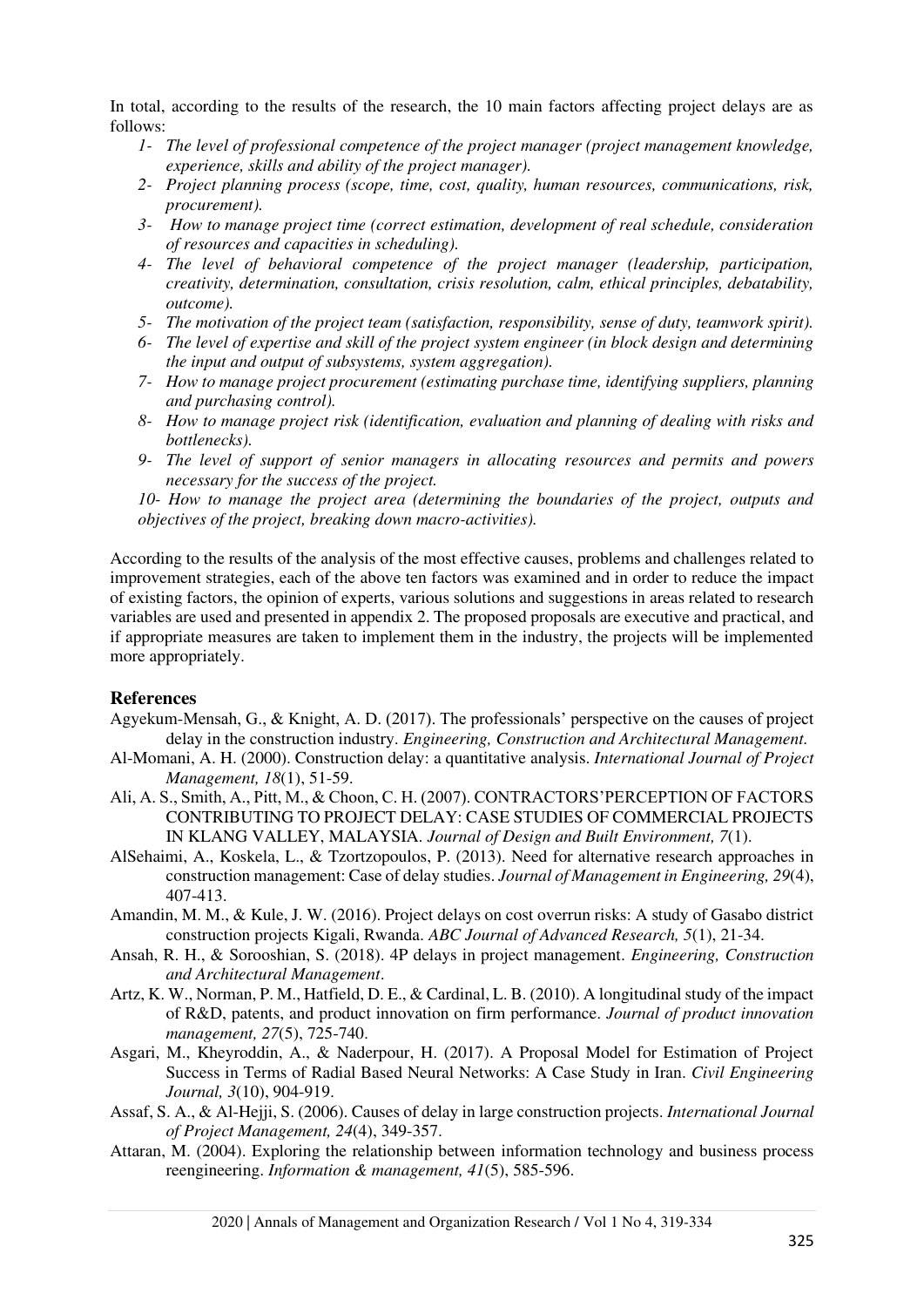- <span id="page-7-5"></span>Buss, A. H., & Rosenblatt, M. J. (1997). Activity delay in stochastic project networks. *Operations Research, 45*(1), 126-139.
- <span id="page-7-6"></span>Chiu, B. W., & Lai, J. H. (2017). Project delay: key electrical construction factors in Hong Kong. *Journal of civil engineering and management, 23*(7), 847-857.
- <span id="page-7-18"></span>Davis, K. (2017). An empirical investigation into different stakeholder groups perception of project success. *International Journal of Project Management, 35*(4), 604-617.
- <span id="page-7-7"></span>Dinakar, A. (2014). Delay analysis in construction project. *International Journal of Emerging Technology and Advanced Engineering, 4*(5), 784-788.
- <span id="page-7-3"></span>Doloi, H., Sawhney, A., & Iyer, K. (2012). Structural equation model for investigating factors affecting delay in Indian construction projects. *Construction Management and Economics, 30*(10), 869- 884.
- <span id="page-7-0"></span>Dorji, L., Rai, S., Namgay, K., Pelden, T., & Sunwar, I. (2020). Evaluation of Factors Causing Delays in Construction Projects in Bhutan. *GNH Journal of Construction Technology and Management*.
- <span id="page-7-4"></span>Durdyev, S., & Hosseini, M. R. (2019). Causes of delays on construction projects: a comprehensive list. *International Journal of Managing Projects in Business*.
- <span id="page-7-8"></span>Elawi, G. S. A., Algahtany, M., & Kashiwagi, D. (2016). Owners' perspective of factors contributing to project delay: case studies of road and bridge projects in Saudi Arabia. *Procedia Engineering, 145*, 1402-1409.
- <span id="page-7-22"></span>Engeström, Y. (2005). *Developmental work research: Expanding activity theory in practice* (Vol. 12): Lehmanns Media.
- <span id="page-7-9"></span>Fallahnejad, M. H. (2013). Delay causes in Iran gas pipeline projects. *International Journal of Project Management, 31*(1), 136-146.
- <span id="page-7-10"></span>Frimpong, Y., Oluwoye, J., & Crawford, L. (2003). Causes of delay and cost overruns in construction of groundwater projects in a developing countries; Ghana as a case study. *International Journal of Project Management, 21*(5), 321-326.
- <span id="page-7-11"></span>Gebrehiwet, T., & Luo, H. (2017). Analysis of delay impact on construction project based on RII and correlation coefficient: Empirical study. *Procedia Engineering, 196*, 366-374.
- <span id="page-7-1"></span>Gondia, A., Siam, A., El-Dakhakhni, W., & Nassar, A. H. (2020). Machine learning algorithms for construction projects delay risk prediction. *Journal of Construction Engineering and Management, 146*(1), 04019085.
- <span id="page-7-12"></span>Guida, P. L., & Sacco, G. (2019). A method for project schedule delay analysis. *Computers & Industrial Engineering, 128*, 346-357.
- <span id="page-7-20"></span>Kabirifar, K., & Mojtahedi, M. (2019). The impact of Engineering, Procurement and Construction (EPC) phases on project performance: A case of large-scale residential construction project. *Buildings, 9*(1), 15.
- <span id="page-7-19"></span>Lashgarara, F., Torabi, A., & Omidi Najafabadi, M. (2016). Recognizing the Reasons for Success of Growth Enterprises at Agriculture Sector of Semnan Province, Iran. *International Journal of Agricultural Management and Development, 6*(4), 531-540.
- <span id="page-7-16"></span>León, H. C. M., & Farris, J. A. (2011). Lean product development research: Current state and future directions. *Engineering Management Journal, 23*(1), 29-51.
- <span id="page-7-17"></span>Lindkvist, L. (2005). Knowledge communities and knowledge collectivities: A typology of knowledge work in groups. *Journal of Management studies, 42*(6), 1189-1210.
- <span id="page-7-13"></span>Mahamid, I., Bruland, A., & Dmaidi, N. (2012). Causes of delay in road construction projects. *Journal of Management in Engineering, 28*(3), 300-310.
- <span id="page-7-2"></span>Prasad, K., Vasugi, V., Venkatesan, R., & Bhat, N. (2019). Analysis of causes of delay in Indian construction projects and mitigation measures. *Journal of Financial Management of Property and Construction*.
- <span id="page-7-15"></span>Rashidi, K., Shabani, A., & Saen, R. F. (2015). Using data envelopment analysis for estimating energy saving and undesirable output abatement: a case study in the Organization for Economic Co-Operation and Development (OECD) countries. *Journal of Cleaner Production, 105*, 241-252.
- <span id="page-7-21"></span>Reams, R. R., Agrawal, D., Davis, M. B., Yoder, S., Odedina, F. T., Kumar, N., . . . Soliman, K. F. (2009). *Microarray comparison of prostate tumor gene expression in African-American and Caucasian American males: a pilot project study.* Paper presented at the Infectious agents and cancer.
- <span id="page-7-14"></span>Sabzehparvar, M., & Seyed-Hosseini, S. M. (2008). A mathematical model for the multi-mode resourceconstrained project scheduling problem with mode dependent time lags. *The Journal of Supercomputing, 44*(3), 257-273.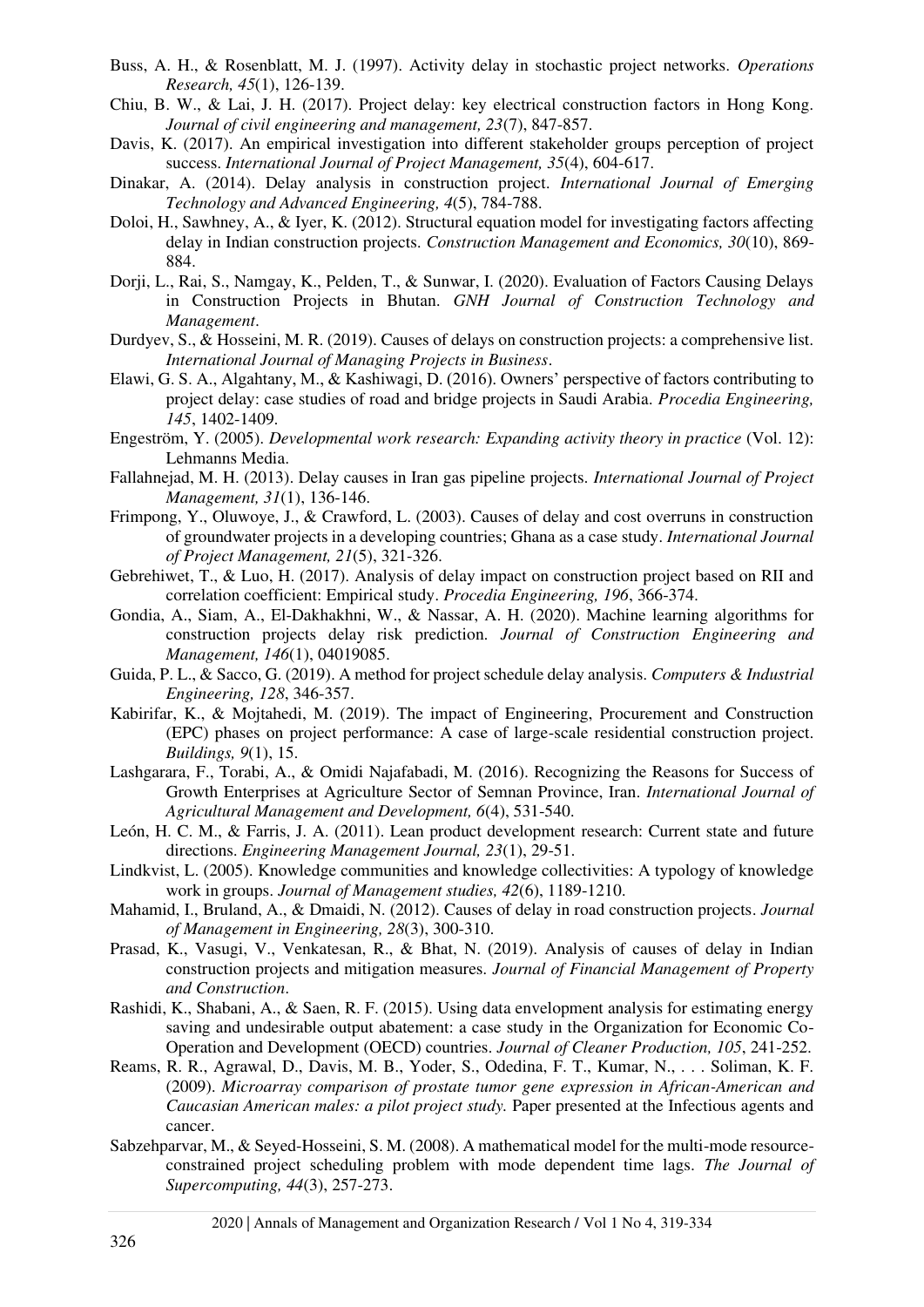- <span id="page-8-12"></span>Seyed-Hosseini, S. M., Sabzehparvar, M., & Nouri, S. (2007). A Genetic algorithm and a model for the resource constrained project scheduling problem with multiple crushable modes. *International Journal of Industrial Engineering & Production Research, 18*(3), 7-18.
- <span id="page-8-2"></span>Shabbab Al Hammadi, M. (2016). Study of delay factors in construction projects. *International Advanced Research Journal in Science, Engineering and Technology, 3*(4), 87-93.
- <span id="page-8-3"></span>Shaikh, A., Muree, M., & Soomro, A. (2010). Identification of critical delay factors in construction. *Sindh University Research Journal-SURJ (Science Series), 42*(2).
- <span id="page-8-14"></span>Sharifi, M., Akram, A., Rafiee, S., & Sabzehparvar, M. (2014). Planning and scheduling barley production mechanization project using the PERT network: case study Alborz province. *Iranian Journal of Biosystems Engineering, 45*(1), 11-22.
- <span id="page-8-1"></span>Silvius, A. G., & Schipper, R. P. (2014). Sustainability in project management competencies: analyzing the competence gap of project managers. *Journal of Human Resource and Sustainability Studies, 2014*.
- <span id="page-8-4"></span>Singh, H., & Williams, P. S. (2020). *A Guide to the Project Management Body of Knowledge: PMBOK (®) Guide*.
- <span id="page-8-15"></span>Sonenshein, S. (2010). We're changing—Or are we? Untangling the role of progressive, regressive, and stability narratives during strategic change implementation. *Academy of Management Journal, 53*(3), 477-512.
- <span id="page-8-5"></span>Sprecher, A., Kolisch, R., & Drexl, A. (1995). Semi-active, active, and non-delay schedules for the resource-constrained project scheduling problem. *European Journal of Operational Research, 80*(1), 94-102.
- <span id="page-8-13"></span>Williams, T. (2003). Assessing extension of time delays on major projects. *International Journal of Project Management, 21*(1), 19-26.
- <span id="page-8-7"></span>Williams, T. M. (2013). *Managing and modelling complex projects* (Vol. 17): Springer.
- <span id="page-8-10"></span>Woodward, R. (2004). The organisation for economic cooperation and development: Global monitor. *New Political Economy, 9*(1), 113-127.
- <span id="page-8-6"></span>Yang, J.-B., & Wei, P.-R. (2010). Causes of delay in the planning and design phases for construction projects. *Journal of Architectural Engineering, 16*(2), 80-83.
- <span id="page-8-11"></span>Zafar, M. W., Saud, S., & Hou, F. (2019). The impact of globalization and financial development on environmental quality: evidence from selected countries in the Organization for Economic Cooperation and Development (OECD). *Environmental Science and Pollution Research, 26*(13), 13246-13262.
- <span id="page-8-0"></span>Zahedi, M., Akhavan, P., & Naghdi Khanachah, S. (2020). Identifying the Key Barriers to Knowledge Management and Lessons Learned in the Project-Based Military Organizations. *MILITARY MANAGEMENT QUARTERLY, 19*(76), 29-68.
- <span id="page-8-9"></span>Zahedi, M. R., & Khanachah, S. N. (2019). The impact of customer assisted knowledge production capacity on customer capital in a knowledge-based center. *Annals of Management and Organization Research, 1*(2), 107-121.
- <span id="page-8-8"></span>Zahedi, M. R., & Khanachah, S. N. (2020). The effect of knowledge management processes on organizational innovation through intellectual capital development in Iranian industrial organizations. *Journal of Science and Technology Policy Management*.

**Appendix 1.** Factors affecting the failure and delay of the project extracted from research and references

| <b>Factor</b> title | Reference                    | <b>Factor</b> title | Reference                       |
|---------------------|------------------------------|---------------------|---------------------------------|
| 1- Strategy and     | (Amandin & Kule, 2016;       | $27 - How to$       | (Ali et al., 2007; Attaran,     |
| stability of senior | Ansah & Sorooshian, 2018;    | manage project      | 2004; Dinakar, 2014;            |
| and middle          | Singh & Williams, 2020;      | procurement         | Engeström, 2005; Frimpong et    |
| management          | Sonenshein, 2010; T.         |                     | al., 2003; Prasad et al., 2019; |
|                     | Williams, 2003; M. Zahedi    |                     | Sabzehparvar & Seyed-           |
|                     | <i>et al.</i> , 2020)        |                     | Hosseini, 2008)                 |
| 2- Support for      | (Al-Momani, 2000; Attaran,   | 28- Feasibility     | (Ali et al., 2007; Sabzehparvar |
| senior and middle   | 2004; Davis, 2017; T. M.     | process             | & Seyed-Hosseini, 2008;         |
| management          | Williams, 2013; M. Zahedi et |                     | Sharifi et al., 2014;           |
|                     | <i>al., 2020)</i>            |                     | Sonenshein, 2010; T. Williams,  |
|                     |                              |                     | 2003.                           |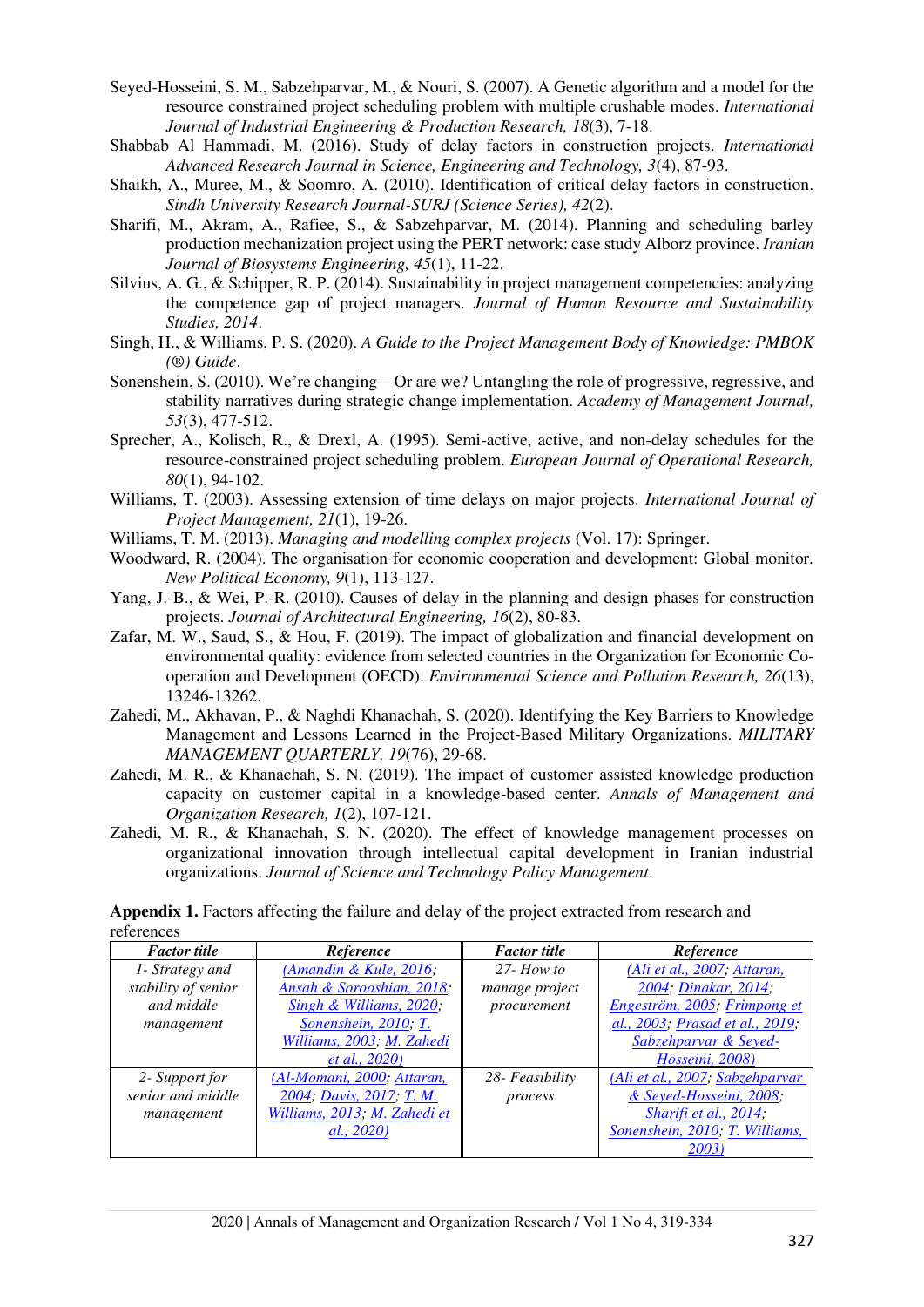| <b>Factor</b> title      | Reference                                                     | <b>Factor</b> title                     | Reference                                            |
|--------------------------|---------------------------------------------------------------|-----------------------------------------|------------------------------------------------------|
| 3- Professional          | (Assaf & Al-Hejji, 2006;                                      | 29- Project                             | (Singh & Williams, 2020;                             |
| competence of the        | Chiu & Lai, 2017; Davis,                                      | approval process                        | <b>Sprecher et al., 1995; T.</b>                     |
| project manager          | 2017; Dorji et al., 2020;                                     |                                         | Williams, 2003; T. M.                                |
|                          | <u>Yang &amp; Wei, 2010; M.</u><br>Zahedi et al., 2020)       |                                         | Williams, 2013; Yang &<br>Wei, 2010)                 |
| 4- Behavioral            | (Singh & Williams, 2020;                                      | 30- Contract                            | (Al-Momani, 2000;                                    |
| competence of the        | <b>Sprecher et al., 1995; T.</b>                              | conclusion process                      | Attaran, 2004; Davis,                                |
| project manager          | Williams, 2003; T. M.                                         |                                         | 2017; T. M. Williams,                                |
|                          | Williams, 2013; Yang & Wei,                                   |                                         | 2013; M. Zahedi et al.,                              |
|                          | 2010)                                                         |                                         | 2020)                                                |
| 5- Competence of         | (Agyekum-Mensah & Knight,                                     | 31- Training                            | (Singh & Williams, 2020;                             |
| project system           | 2017; Al-Momani, 2000; Artz                                   | process                                 | <b>Sprecher et al., 1995; T.</b>                     |
| engineer                 | et al., 2010; Asgari et al.,<br>2017; Assaf & Al-Hejji, 2006) |                                         | Williams, 2003; T. M.<br>Williams, 2013; Yang $\&$   |
|                          |                                                               |                                         | <u>Wei, 2010)</u>                                    |
| 6- Specialization of     | (Ali et al., 2007; Attaran,                                   | 32- The process of                      | (Ali et al., 2007; Sabzehparvar                      |
| the project team         | 2004; Dinakar, 2014;                                          | selecting,                              | & Seyed-Hosseini, 2008;                              |
|                          | Engeström, 2005; Frimpong                                     | recruiting and                          | Sharifi et al., 2014;                                |
|                          | et al., 2003; Prasad et al.,                                  | employing                               | Sonenshein, 2010; T. Williams,                       |
|                          | 2019; Sabzehparvar & Seyed-                                   | employees                               | <u>2003)</u>                                         |
| 7- Motivation of the     | Hosseini, 2008)<br>(Singh & Williams, 2020;                   | 33- Knowledge                           | (Ali et al., 2007; Attaran,                          |
| project team             | Sprecher et al., 1995; T.                                     | management                              | 2004; Dinakar, 2014;                                 |
|                          | Williams, 2003; T. M.                                         | process                                 | Engeström, 2005; Frimpong et                         |
|                          | Williams, 2013; Yang &                                        |                                         | al., 2003; Prasad et al., 2019;                      |
|                          | Wei, 2010)                                                    |                                         | Sabzehparvar & Seyed-                                |
|                          |                                                               |                                         | Hosseini, 2008)                                      |
| 8- Productivity of       | (Ali et al., 2007;                                            | 34- Budget                              | (Ali et al., 2007;                                   |
| the project team         | Sabzehparvar & Seyed-<br>Hosseini, 2008; Sharifi et al.,      | allocation process<br>and financial     | Sabzehparvar & Seyed-<br>Hosseini, 2008; Sharifi et  |
|                          | 2014; Sonenshein, 2010; T.                                    | resources                               | al., 2014; Sonenshein,                               |
|                          | Williams, 2003)                                               |                                         | 2010; T. Williams, 2003)                             |
| 9- Allocation of         | (Agyekum-Mensah & Knight,                                     | 35- Supply and                          | (Mahamid et al., 2012; Seyed-                        |
| sufficient human         | 2017, Asgari et al., 2017,                                    | purchase process                        | Hosseini et al., 2007;                               |
| resources                | Guida & Sacco, 2019;                                          |                                         | Sonenshein, 2010; Sprecher et                        |
|                          | Sonenshein, 2010; M. Zahedi<br>et al., 2020)                  |                                         | al., 1995)                                           |
| 10- Technical and        | (Mahamid et al., 2012; Seyed-                                 | 36-Employee                             | (Lindkvist, 2005; Shabbab Al                         |
| technological            | Hosseini et al., 2007;                                        | evaluation process                      | Hammadi, 2016)                                       |
| factors                  | Sonenshein, 2010; Sprecher                                    | and financial                           |                                                      |
|                          | et al., 1995)                                                 | payment                                 |                                                      |
| 11- Machinery,           | (Singh & Williams, 2020;                                      | 37- The process of                      | (Sabzehparvar & Seyed-                               |
| materials and            | <b>Sprecher et al., 1995; T.</b>                              | preparing and                           | Hosseini, 2008)                                      |
| materials                | <i>Williams, 2003; T. M.</i><br>Williams, 2013; Yang &        | approving maps<br>and documents         |                                                      |
|                          | Wei, 2010)                                                    |                                         |                                                      |
| 12- Organizational       | (Ali et al., 2007; Attaran,                                   | 38-Timely                               | (Singh & Williams, 2020;                             |
| structure and            | 2004; Dinakar, 2014;                                          | payment by the                          | <b>Sprecher et al., 1995; T.</b>                     |
| culture                  | Engeström, 2005;                                              | customer/                               | Williams, 2003; T. M.                                |
|                          | Frimpong et al., 2003;                                        | employer                                | Williams, 2013; Yang &                               |
|                          | Prasad et al., 2019;                                          |                                         | Wei, 2010)                                           |
|                          | Sabzehparvar & Seyed-<br>Hosseini, 2008)                      |                                         |                                                      |
| 13- Existence of         | (Ali et al., 2007;                                            | 39-Timely                               | (Agyekum-Mensah & Knight,                            |
| efficient information    | Sabzehparvar & Seyed-                                         | decision by the                         | 2017; Asgari et al., 2017;                           |
| system                   | Hosseini, 2008; Sharifi et al.,                               | client / employer                       | Guida & Sacco, 2019;                                 |
|                          | 2014; Sonenshein, 2010; T.                                    |                                         | Sonenshein, 2010; M. Zahedi                          |
|                          | Williams, 2003)                                               |                                         | et al., 2020)                                        |
| 14- Coordination of      | (Mahamid et al., 2012; Seyed-                                 | 40- Fulfillment of                      | (Ali et al., 2007; Attaran,                          |
| line and<br>headquarters | Hosseini et al., 2007;<br>Sonenshein, 2010; Sprecher          | obligations by the<br>client / employer | 2004; Dinakar, 2014;<br>Engeström, 2005; Frimpong et |
|                          | et al., 1995)                                                 |                                         | al., 2003; Prasad et al., 2019;                      |
|                          |                                                               |                                         |                                                      |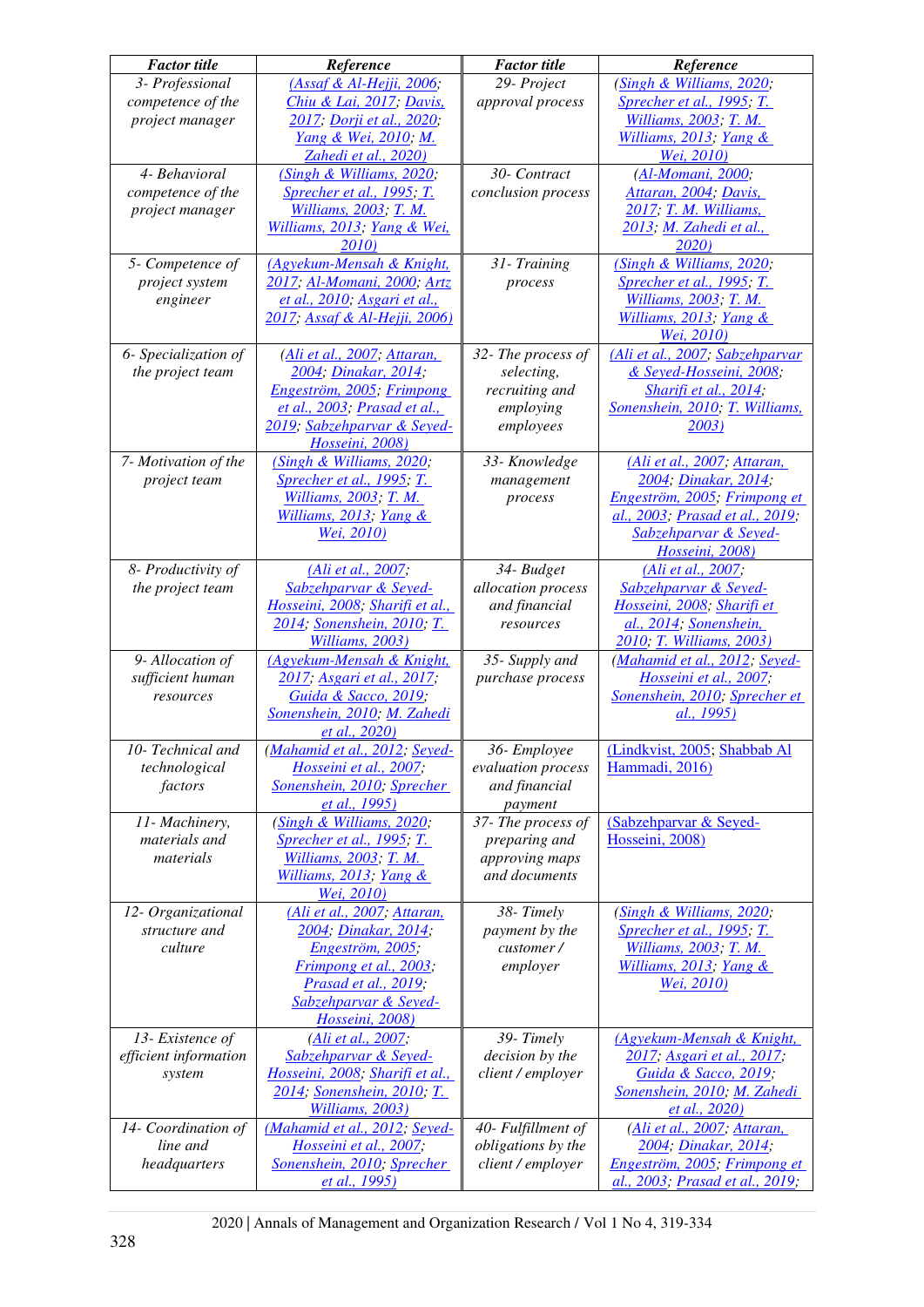| <b>Factor</b> title       | Reference                                                | <b>Factor</b> title        | Reference                                                |
|---------------------------|----------------------------------------------------------|----------------------------|----------------------------------------------------------|
|                           |                                                          |                            | Sabzehparvar & Seyed-<br>Hosseini, 2008)                 |
| 15- Position of           | (Buss & Rosenblatt, 1997;                                | 41- Customer /             | (Chiu & Lai, 2017; Dinakar,                              |
| project manager           | Seyed-Hosseini et al., 2007;                             | employer                   | 2014; M. R. Zahedi &                                     |
|                           | Sprecher et al., 1995)                                   | participation              | Khanachah, 2019)                                         |
| 16- Project planning      | (Ali et al., 2007;                                       | 42- Contractor's           | (Mahamid et al., 2012; Seyed-                            |
| process group             | Sabzehparvar & Seyed-                                    | managerial ability         | Hosseini et al., 2007;                                   |
|                           | Hosseini, 2008; Sharifi et al.,                          |                            | Sonenshein, 2010; Sprecher et                            |
|                           | 2014; Sonenshein, 2010; T.<br>Williams, 2003)            |                            | al., 1995)                                               |
| 17- Project               | (Agyekum-Mensah & Knight,                                | 43- Technical              | (Agyekum-Mensah & Knight,                                |
| monitoring and            | 2017; Asgari et al., 2017;                               | ability of the             | 2017; Asgari et al., 2017;                               |
| control process           | Guida & Sacco, 2019;                                     | contractor                 | Guida & Sacco, 2019;                                     |
| group                     | Sonenshein, 2010; M. Zahedi<br>et al., 2020)             |                            | Sonenshein, 2010; M. Zahedi<br>et al., 2020)             |
| 18- Closing process       | (Ali et al., 2007;                                       | 44- The financial          | (Ali et al., 2007; Attaran,                              |
| group                     | Sabzehparvar & Seyed-                                    | capacity of the            | 2004; Dinakar, 2014;                                     |
|                           | Hosseini, 2008; Sharifi et al.,                          | contractor                 | Engeström, 2005; Frimpong et                             |
|                           | 2014; Sonenshein, 2010; T.<br>Williams, 2003)            |                            | al., 2003; Prasad et al., 2019;<br>Sabzehparvar & Seyed- |
|                           |                                                          |                            | Hosseini, 2008)                                          |
| 19- How to manage         | (Amandin & Kule, 2016;                                   | 45- Fulfillment of         | (Mahamid et al., 2012; Seyed-                            |
| project integrity         | Ansah & Sorooshian, 2018;                                | obligations by the         | Hosseini et al., 2007;                                   |
|                           | Singh & Williams, 2020;                                  | contractor                 | Sonenshein, 2010; Sprecher et                            |
|                           | Sonenshein, 2010; T.                                     |                            | al., 1995)                                               |
|                           | Williams, 2003; M. Zahedi et<br>al., 2020)               |                            |                                                          |
| 20- How to manage         | (Mahamid et al., 2012; Seyed-                            | 46- Non-exclusive          | (Sabzehparvar & Seyed-                                   |
| the project area          | Hosseini et al., 2007;                                   | contractor                 | Hosseini, 2008)                                          |
|                           | Sonenshein, 2010; Sprecher                               |                            |                                                          |
|                           | et al., 1995)                                            |                            |                                                          |
| 21- How to manage         | (Ali et al., 2007;                                       | 47- Supervisor             | (Ali et al., 2007; Sabzehparvar                          |
| project time              | Sabzehparvar & Seyed-<br>Hosseini, 2008; Sharifi et      | performance                | & Seyed-Hosseini, 2008;<br>Sharifi et al., 2014;         |
|                           | al., 2014; Sonenshein,                                   |                            | Sonenshein, 2010; T. Williams,                           |
|                           | 2010; T. Williams, 2003)                                 |                            | 2003)                                                    |
| 22- How to manage         | (Agyekum-Mensah &                                        | 48- Consultant             | (Ali et al., 2007; Sabzehparvar                          |
| <i>project costs</i>      | Knight, 2017; Asgari et al.,                             | performance                | & Seyed-Hosseini, 2008;                                  |
|                           | 2017, Guida & Sacco,                                     |                            | Sharifi et al., 2014;                                    |
|                           | 2019; Sonenshein, 2010; M.                               |                            | Sonenshein, 2010; T. Williams,                           |
|                           | Zahedi et al., 2020)                                     |                            | 2003)                                                    |
| 23- How to manage         | (Ali et al., 2007;                                       | 49- Economic               | (Agyekum-Mensah & Knight,                                |
| project quality           | Sabzehparvar & Seyed-<br>Hosseini, 2008; Sharifi et al., | factors                    | 2017; Asgari et al., 2017;                               |
|                           | 2014; Sonenshein, 2010; T.                               |                            | Guida & Sacco, 2019;<br>Sonenshein, 2010; M. Zahedi      |
|                           | Williams, 2003)                                          |                            | et al., 2020)                                            |
| 24- How to manage         | (Agyekum-Mensah &                                        | 50- Political and          | (Ali et al., 2007; Sabzehparvar                          |
| the human resources       | Knight, 2017; Asgari et al.,                             | social factors             | & Seyed-Hosseini, 2008;                                  |
| of the project            | 2017; Guida & Sacco,                                     |                            | Sharifi et al., 2014;                                    |
|                           | 2019; Sonenshein, 2010; M.                               |                            | Sonenshein, 2010; T. Williams,                           |
|                           | Zahedi et al., 2020)                                     |                            | 2003)                                                    |
| 25- How to manage         | (Amandin & Kule, 2016;                                   | 51- Geographical           | (Agyekum-Mensah & Knight,                                |
| project<br>communications | Ansah & Sorooshian, 2018;<br>Singh & Williams, 2020;     | and atmospheric<br>factors | 2017; Asgari et al., 2017;<br>Guida & Sacco, 2019;       |
|                           | Sonenshein, 2010; T.                                     |                            | Sonenshein, 2010; M. Zahedi                              |
|                           | Williams, 2003; M. Zahedi et                             |                            | et al., 2020)                                            |
|                           | al., 2020)                                               |                            |                                                          |
| 26- How to manage         | (Singh & Williams, 2020;                                 | 52-Legal factors           | (Ali et al., 2007; Sabzehparvar                          |
| project risk              | <b>Sprecher et al., 1995; T.</b>                         | and laws                   | & Seyed-Hosseini, 2008;                                  |
|                           | Williams, 2003; T. M.                                    |                            | Sharifi et al., 2014;                                    |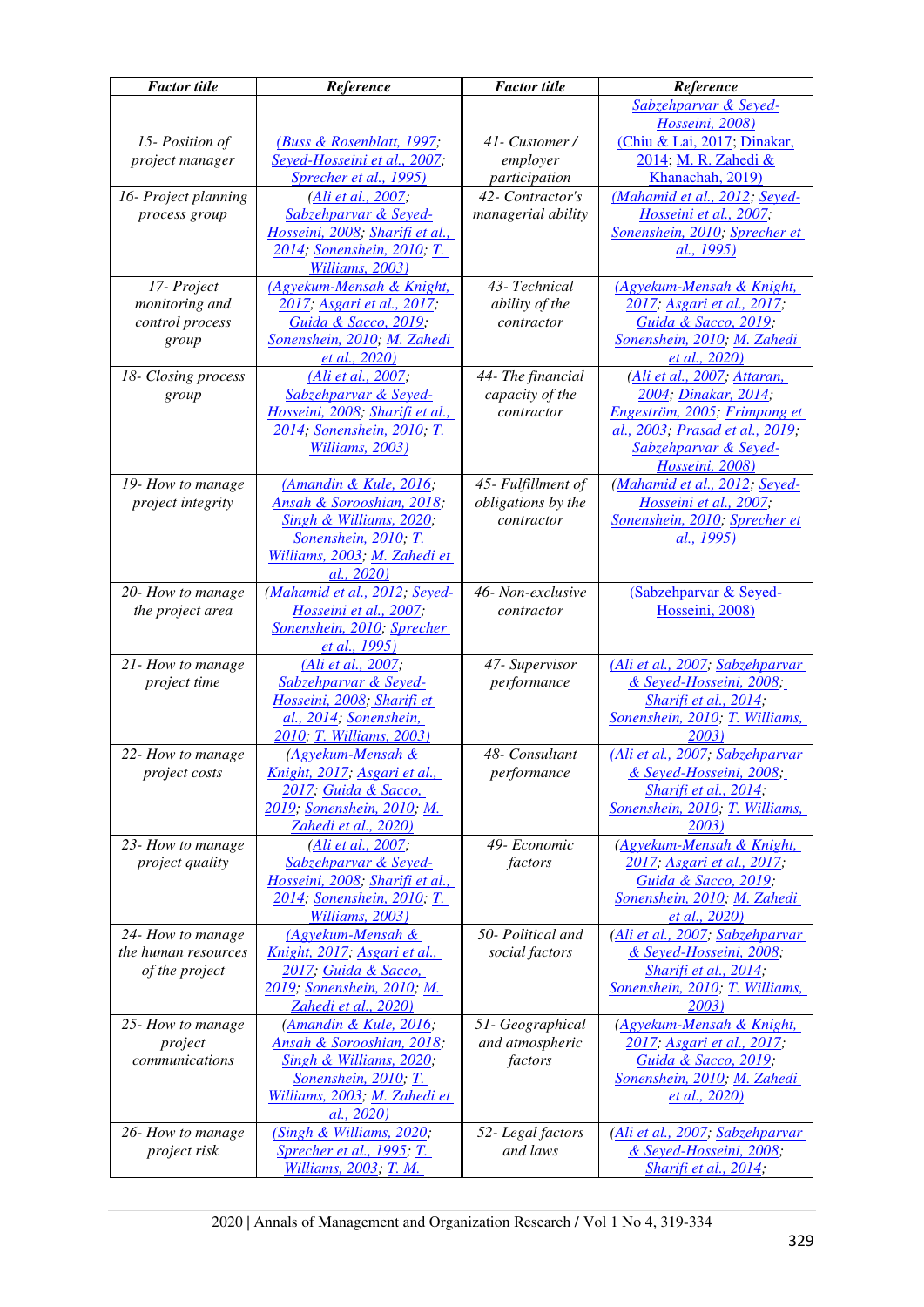| <b>Factor title</b> | Reference                    | <i>Factor title</i> | Reference                      |
|---------------------|------------------------------|---------------------|--------------------------------|
|                     | Williams, $2013$ ; Yang $\&$ |                     | Sonenshein, 2010: T. Williams. |
|                     | <i>Wei.</i> 2010)            |                     | 20031                          |

**Appendix 2.** Summary of problems and suggested solutions

| Row            | <b>Factor</b> title                                     | <b>Existing problems</b>                                                                                                                                                                                                                                                                                                                                                                                                                                                                                         | <b>Improvement strategies</b>                                                                                                                                                                                                                                                                                                                                                                                                                                                                                                                                                                                                                                                                                                                                                                                                                                                                                                                                                                                                                                                                                                                                                                                                                                                                                                                                                                                                                                                                                                                                                                                                                                                                                                                                                       |
|----------------|---------------------------------------------------------|------------------------------------------------------------------------------------------------------------------------------------------------------------------------------------------------------------------------------------------------------------------------------------------------------------------------------------------------------------------------------------------------------------------------------------------------------------------------------------------------------------------|-------------------------------------------------------------------------------------------------------------------------------------------------------------------------------------------------------------------------------------------------------------------------------------------------------------------------------------------------------------------------------------------------------------------------------------------------------------------------------------------------------------------------------------------------------------------------------------------------------------------------------------------------------------------------------------------------------------------------------------------------------------------------------------------------------------------------------------------------------------------------------------------------------------------------------------------------------------------------------------------------------------------------------------------------------------------------------------------------------------------------------------------------------------------------------------------------------------------------------------------------------------------------------------------------------------------------------------------------------------------------------------------------------------------------------------------------------------------------------------------------------------------------------------------------------------------------------------------------------------------------------------------------------------------------------------------------------------------------------------------------------------------------------------|
| $\mathfrak{1}$ | Professional<br>competence of<br>the project<br>manager | - Selection of project manager<br>• Selection parameters<br>• Lack of knowledge of industry<br>about<br>managers<br>project<br>management knowledge<br>$\bullet$ Lack<br>of attention<br>to<br>the<br>professional,<br>behavioral<br>and<br>conceptual competencies of the<br>project manager<br>• Lack of job description and<br>conditions for obtaining a job<br><b>Lack</b> of supervision of the<br>research institute on the selection<br>of project managers                                              | Considering the project management unit<br>(PMO) in the industry for planning,<br>developing models, developing training<br>topics, monitoring, evaluating and selecting<br>project managers. Due to the expansion of the<br>structure of the radar industry and its<br>transformation into the Radra Industries<br>Group, it is better for the mentioned unit to<br>operate directly under the supervision of the<br>group manager.<br>- Classification of project managers in levels<br>A to $F$ , whose levels $A$ to $D$ are based on the<br>ICB model and competency framework of<br>project managers approved by the field of<br>industrial excellence - Project Management<br>Development Group of Defense Industries<br>Training and Research Institute, and levels E<br>and $F$ are appropriate. The current<br>knowledge status<br>of industry project<br>managers is defined as the minimum<br>knowledge required.<br>- Develop a system for promoting project<br>managers in a similar way and in parallel<br>with the system for promoting researchers<br>and assigning an organizational position of<br>14 to 17 to project managers at levels D to A<br>and determining the minimum salary received<br>at each level so that the necessary and<br>sufficient attractiveness for growth and<br>promotion for individuals Create. It should be<br>noted that these benefits only apply to people<br>who work as project managers.<br>Establishing correspondence between<br>project managers of different levels with<br>existing levels of future research projects. If<br>there is a gap between the level of project<br>managers and the level of projects, the person<br>can be appointed as a project manager, but<br>the benefits received by the person will be |
|                | <b>Behavioral</b>                                       | - Selection of project manager<br>• Selection parameters<br>• Lack of knowledge of industry<br>managers<br>about<br>project<br>management knowledge<br>• Lack of attention<br>to<br>the<br>behavioral<br>professional,<br>and<br>conceptual competencies of the<br>project manager<br>• Lack of job description and<br>conditions for obtaining a job<br>• Lack of supervision of the<br>research institute on the selection<br>of project managers<br>- Training project managers<br>Do not use students<br>and | equal to the existing level of project manager.<br>- Granting project management certification<br>to people who are at different levels or are<br>promoted to higher levels by the Project<br>Management Development Group<br>- Development of training courses in the<br>areas of professional, behavioral and<br>conceptual competence of project managers<br>based on ICB-defined topics and training<br>planning based on current levels of project<br>managers and their training needs.<br>- Using the method of student-teacher and<br>workshop courses to improve the quality of<br>learning.<br>- Holding visits to successful national<br>projects and using the experiences of<br>domestic and foreign project managers as a                                                                                                                                                                                                                                                                                                                                                                                                                                                                                                                                                                                                                                                                                                                                                                                                                                                                                                                                                                                                                                             |
| 2              | competence of                                           | graduates of project management                                                                                                                                                                                                                                                                                                                                                                                                                                                                                  | seminar.                                                                                                                                                                                                                                                                                                                                                                                                                                                                                                                                                                                                                                                                                                                                                                                                                                                                                                                                                                                                                                                                                                                                                                                                                                                                                                                                                                                                                                                                                                                                                                                                                                                                                                                                                                            |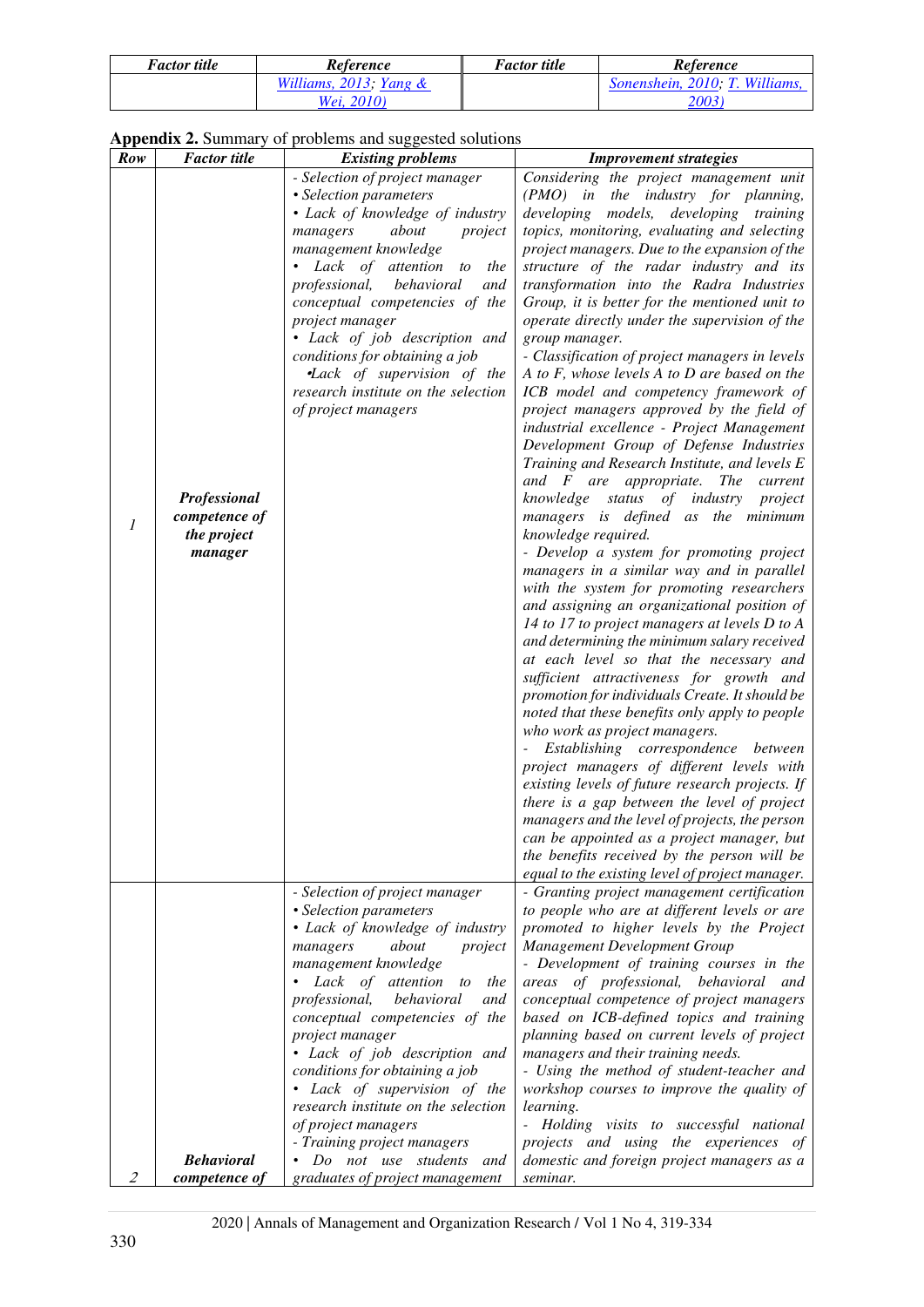| Row            | <b>Factor</b> title | <b>Existing problems</b>                                           | <b>Improvement strategies</b>                                                                 |
|----------------|---------------------|--------------------------------------------------------------------|-----------------------------------------------------------------------------------------------|
|                | the project         | • Lack of interest and willingness                                 | -Collecting and compiling native models of                                                    |
|                | manager             | of project managers to participate                                 | nine areas of project management and                                                          |
|                |                     | seminars<br>and<br>in<br>project                                   | requiring project managers to implement                                                       |
|                |                     | management courses                                                 | models.                                                                                       |
|                |                     | • Using inappropriate teaching                                     |                                                                                               |
|                |                     | methods                                                            |                                                                                               |
|                |                     | • Lack of a codified and integrated                                |                                                                                               |
|                |                     | training<br>project management                                     |                                                                                               |
|                |                     | program                                                            |                                                                                               |
|                |                     | • Lack of knowledge or belief of                                   |                                                                                               |
|                |                     | industry<br>managers<br>in<br>the                                  |                                                                                               |
|                |                     | importance and necessity<br>$\sigma f$                             |                                                                                               |
|                |                     | acquiring project management                                       |                                                                                               |
|                |                     | knowledge                                                          |                                                                                               |
|                |                     | - The position of project managers                                 |                                                                                               |
|                |                     | • Lack of job description, job                                     |                                                                                               |
|                |                     | description and conditions for                                     |                                                                                               |
|                |                     | obtaining a project management                                     |                                                                                               |
|                |                     | job                                                                |                                                                                               |
|                |                     | • Lack of attractiveness of project                                |                                                                                               |
|                |                     | management job due to the<br>organizational structure, position,   |                                                                                               |
|                |                     | reputation and amount received by                                  |                                                                                               |
|                |                     | research project managers in                                       |                                                                                               |
|                |                     | relation<br>assigned<br>to                                         |                                                                                               |
|                |                     | responsibilities                                                   |                                                                                               |
|                |                     | • Not assigning a position to                                      |                                                                                               |
|                |                     | project managers in the system of                                  |                                                                                               |
|                |                     | promoting researchers                                              |                                                                                               |
|                |                     | · Slight differences in project                                    |                                                                                               |
|                |                     | managers' perceptions compared                                     |                                                                                               |
|                |                     | to other researchers                                               |                                                                                               |
|                |                     | <i>•Limited powers of project</i>                                  |                                                                                               |
|                |                     | managers                                                           |                                                                                               |
|                |                     | Lack of a written job ladder for<br>system designers and engineers | - Taking seriously the plan to create design<br>offices and implement it as a pilot in one of |
|                |                     | - Lack of appropriate training                                     | industries<br>the<br>and<br>eliminate<br>the                                                  |
|                |                     | courses in order to train system                                   | shortcomings and problems of the plan                                                         |
|                |                     | engineers                                                          | - Development of training courses required                                                    |
|                |                     | - Poor communication between                                       | by system engineers                                                                           |
|                |                     | researchers<br>and<br>system                                       | - More interaction with successful domestic                                                   |
|                |                     | engineers<br>with<br>successful                                    | and foreign companies and organizations                                                       |
|                |                     | domestic or foreign companies                                      | Paying attention to international                                                             |
|                |                     | Technical complexity<br>οf                                         | standards in the field of system engineering                                                  |
|                |                     | projects and incompatibility of                                    | suitable<br>Assigning<br>$\mathfrak{a}$<br>organizational                                     |
| $\mathfrak{Z}$ | Competence of       | knowledge and experience of<br>system engineers with the           | position to system engineers in order for<br>them to benefit from the benefits of the         |
|                | a system            | complexity of systems                                              | position and motivate them for deep and                                                       |
|                | engineer            | - Using experienced system                                         | specialized work                                                                              |
|                |                     | engineers as project managers                                      | -Carrying out joint projects with countries                                                   |
|                |                     | and taking them out of their field                                 | with system engineering knowledge and                                                         |
|                |                     | of expertise                                                       | transferring their experiences through the                                                    |
|                |                     | - Lack of development and                                          | work and activities of the company's                                                          |
|                |                     | attention to the position of                                       | specialists in foreign companies.                                                             |
|                |                     | system engineers in the system                                     |                                                                                               |
|                |                     | of promotion of researchers                                        |                                                                                               |
|                |                     | -Do not take seriously the plan                                    |                                                                                               |
|                |                     | to create design offices<br>- Weakness in the system of            | - Improving the payment system in order to                                                    |
|                |                     | promotion of researchers                                           | make it fairer and have a greater impact on                                                   |
|                |                     | Weakness in the payment                                            | the efficiency and work efficiency of people                                                  |
|                |                     | system and motivational factors                                    | in their total income                                                                         |

2020 | Annals of Management and Organization Research / Vol 1 No 4, 319-334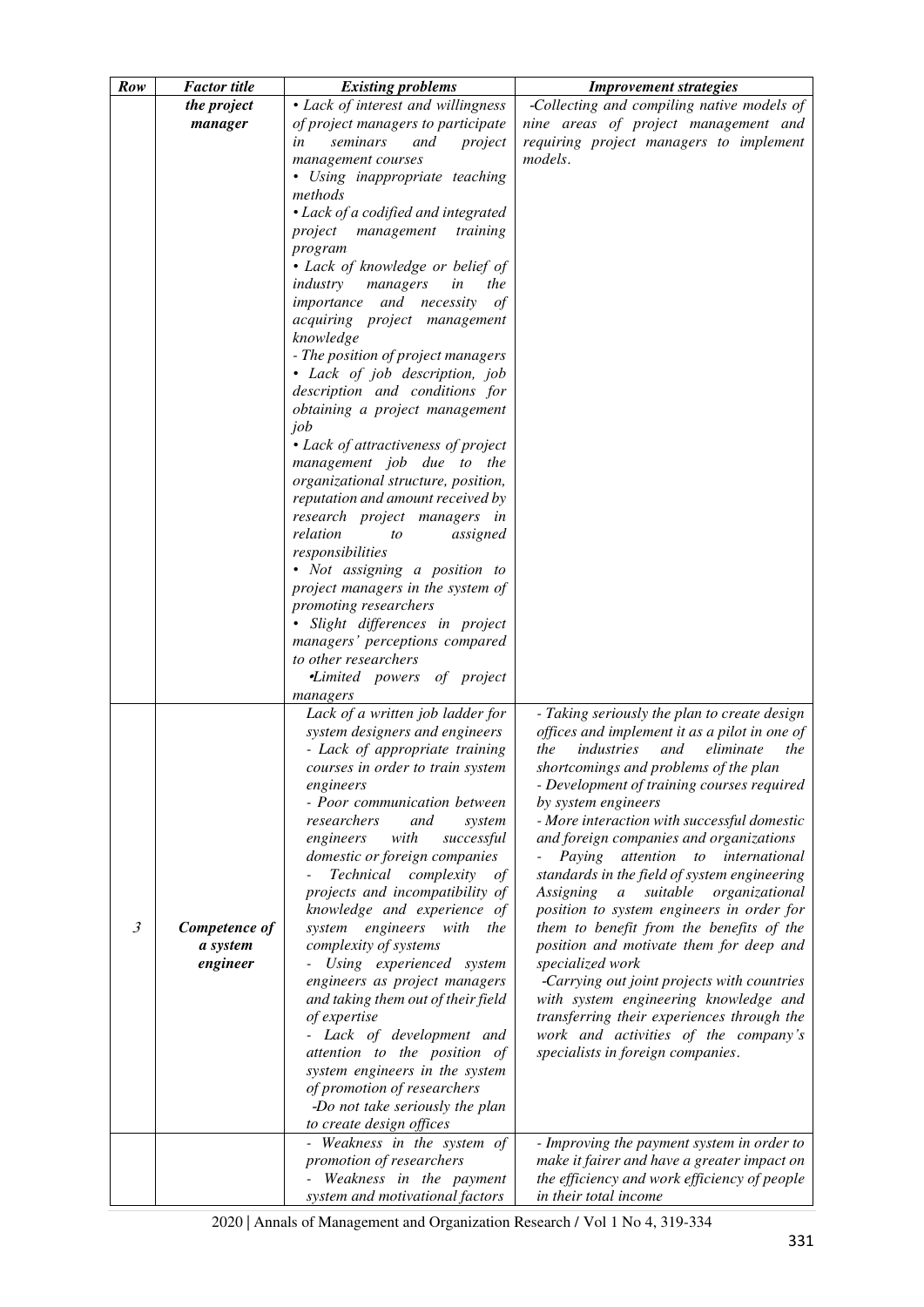| Row            | <b>Factor</b> title   | <b>Existing problems</b>                                    | <b>Improvement strategies</b>                                                |
|----------------|-----------------------|-------------------------------------------------------------|------------------------------------------------------------------------------|
|                |                       | - Weakness in the system of<br>evaluation and job promotion | Modify the system of promotion of<br>researchers and the method of promotion |
|                |                       | - Weakness in the distribution                              | and obtaining points by researchers so that                                  |
| $\overline{4}$ | <b>Project team</b>   | system of welfare services                                  | a clear definition of research and research                                  |
|                | motivation            | -Weakness in the education                                  | activity and research output is done.                                        |
|                |                       | system                                                      | Special<br>attention<br>$\iota$<br>performing                                |
|                |                       |                                                             | specialized work and engineering design                                      |
|                |                       |                                                             | and recognizing and labeling designers                                       |
|                |                       |                                                             | based on their technical and specialized<br>field.                           |
|                |                       |                                                             | - Development of job ladder and job                                          |
|                |                       |                                                             | description of newcomers based on job                                        |
|                |                       |                                                             | ladder                                                                       |
|                |                       |                                                             | -Paying special attention to the issue of                                    |
|                |                       |                                                             | training and learning of specialists and                                     |
|                |                       |                                                             | compiling comprehensive training courses                                     |
|                |                       |                                                             | based on technology architecture plan                                        |
|                |                       | - Inadequate prioritization of                              | Develop a strategic plan of the                                              |
|                |                       | projects                                                    | organization and pay more attention to the                                   |
|                |                       | Weakness in the project                                     | future and future products<br>of the                                         |
|                |                       | approval process                                            | organization                                                                 |
| 5              | <b>Support of the</b> | - Lack of attention to strategic                            | Establishment of a project management                                        |
|                | senior                | planning and long-term future                               | office in order to properly allocate                                         |
|                | manager               | of the company                                              | resources and pay attention to project                                       |
|                |                       | -Lack of attention to project                               | portfolio management                                                         |
|                |                       | portfolio management                                        | -Coordinating the project portfolio with                                     |
|                |                       |                                                             | the long-term strategy of the organization<br>in the project approval stage  |
|                |                       | $\sigma f$<br>knowledge<br>Lack<br>and                      | - Development of project management plan                                     |
|                |                       | familiarity of project managers                             | (including management<br>plan<br>$of \quad 8$                                |
|                |                       | with the planning process                                   | specialized areas of project management)                                     |
|                |                       | - Little knowledge of project                               | at the beginning of the project as one of the                                |
|                |                       | managers and implementers of                                | three main project documents                                                 |
|                |                       | project planning methods and                                | Obligation of the project manager to follow                                  |
|                |                       | tools                                                       | the project management plan                                                  |
|                |                       | - Ignoring a number of planning                             | - Preparing models for developing a                                          |
|                |                       | such<br>areas<br>as<br>scope,                               | project management plan and planning its                                     |
| 6              | Project               | communication, risk, quality                                | various areas by the research institute or                                   |
|                | planning              | and procurement                                             | project management office                                                    |
|                |                       | - Time and complexity of the                                | - Develop a program and process of project                                   |
|                |                       | process of making changes to                                | change management and reduce decision-                                       |
|                |                       | original plan and the<br>the                                | making time regarding changes                                                |
|                |                       | unrealistic plans                                           | - Special attention of senior managers to                                    |
|                |                       | - Lack of interest of project                               | the issue of planning in order to model and                                  |
|                |                       | managers in the subject of                                  | institutionalize the culture of planning in                                  |
|                |                       | planning<br>Non-institutionalization                        | the industry<br>- Increasing the competence of project                       |
|                |                       | of<br>planning culture in industry                          | managers by holding appropriate training                                     |
|                |                       | -Lack of belief and commitment                              | courses                                                                      |
|                |                       | of project managers to codified                             | -Evaluate and select middle managers                                         |
|                |                       | and transparent planning                                    | based on their commitment to the subject of                                  |
|                |                       |                                                             | planning                                                                     |
|                |                       | - Lack of familiarity of project                            | - Training project managers in order to get                                  |
|                |                       | managers with the literature and                            | acquainted with the knowledge of project                                     |
|                |                       | knowledge<br>of<br>project<br>area                          | management and the importance of paying                                      |
|                |                       | management                                                  | attention to the field of area management                                    |
|                |                       | - Inattention of project managers                           | - Development of models for preparing the                                    |
|                |                       | to the field of area management                             | project charter, statement of scope and                                      |
|                |                       | - Defects in the models prepared                            | structure of project failure                                                 |
|                |                       | by the research institute and                               | - Paying attention to the approach of                                        |
|                |                       | purely technical vision                                     | formulating the structure of work failure                                    |
|                |                       |                                                             | according to the deliverable items of the                                    |
|                |                       |                                                             | project                                                                      |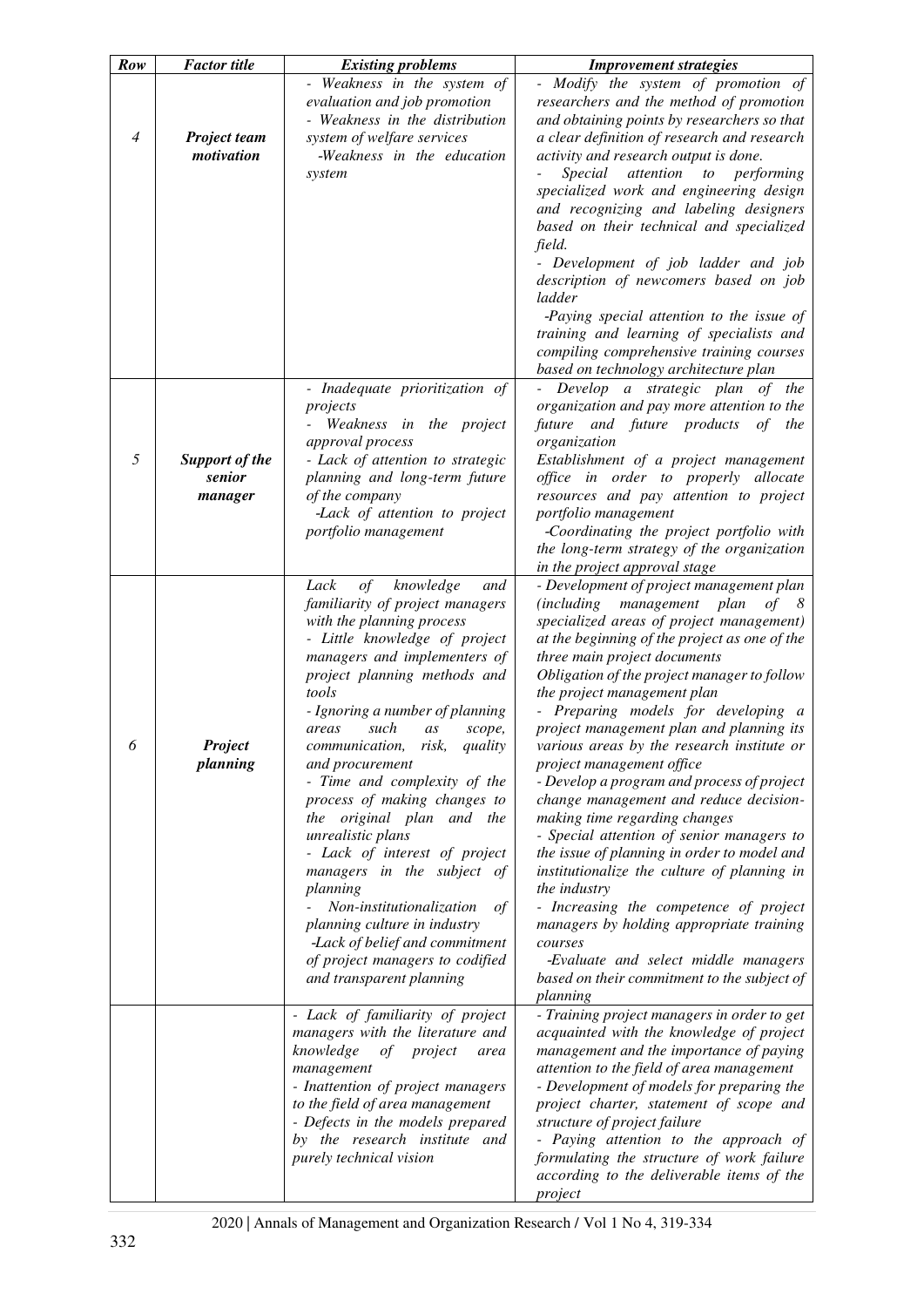| Row            | <b>Factor</b> title              | <b>Existing problems</b>                                                | <b>Improvement strategies</b>                                                                                                     |
|----------------|----------------------------------|-------------------------------------------------------------------------|-----------------------------------------------------------------------------------------------------------------------------------|
| $\overline{7}$ | Project scope                    | -Limiting project managers to the                                       | - Accelerate the review process and                                                                                               |
|                | management                       | existing model by the research                                          | approve changes in the area                                                                                                       |
|                |                                  | institute                                                               | - Requiring project managers to prepare                                                                                           |
|                |                                  |                                                                         | and submit a statement of scope and                                                                                               |
|                |                                  |                                                                         | before<br>structure<br>of<br>work<br>failure                                                                                      |
|                |                                  |                                                                         | formulating project activities                                                                                                    |
|                |                                  |                                                                         | -Leaving the project manager free to<br>formulate the project work failure structure                                              |
|                |                                  |                                                                         | based on the project scope statement and                                                                                          |
|                |                                  |                                                                         | deliverables                                                                                                                      |
|                |                                  | Do not draw a network of                                                | - Holding a training project planning and                                                                                         |
|                |                                  | activities                                                              | control training workshop at the level of                                                                                         |
|                |                                  | Lack of determination<br>οf                                             | current and future project managers                                                                                               |
|                |                                  | dependency relationships between                                        | - Requiring project managers to prepare a list                                                                                    |
|                |                                  | activities                                                              | of activities based on the project failure                                                                                        |
|                |                                  | - Failure to determine the critical                                     | structure                                                                                                                         |
|                |                                  | path<br>- Lack of attention to resources in                             | - Use of existing software such as Microsoft<br>Project or Primavera to facilitate the network                                    |
|                |                                  | setting the schedule (financial,                                        | drawing process and scheduling of activities                                                                                      |
|                |                                  | human, equipment)                                                       | - Doing phase-by-phase planning for projects                                                                                      |
|                |                                  | - Paying attention only to the                                          | with high complexity (currently in a number                                                                                       |
|                |                                  | percentage<br>of<br>progress<br>οf                                      | of projects this method is underway)                                                                                              |
| 8              | Project time                     | activities in controlling project                                       | - Paying attention to the time frame of the                                                                                       |
|                | management                       | periods                                                                 | whole project in scheduling activities and                                                                                        |
|                |                                  | - Lack of updating the schedule of                                      | determining the project task in case of                                                                                           |
|                |                                  | activities that have been delayed                                       | excessive deviation of the initial plan from the                                                                                  |
|                |                                  | - The program is unusable due to<br>the large deviation of reality from | time of project completion<br>- Allocating resources to project activities                                                        |
|                |                                  | the program                                                             | and<br>correcting<br>the project<br>schedule                                                                                      |
|                |                                  | Motivation of the project                                               | according to the allocated resources                                                                                              |
|                |                                  | manager in using the principles                                         | - Using the network platform to update                                                                                            |
|                |                                  | knowledge<br>of<br>project<br>and                                       | information on the progress of activities and                                                                                     |
|                |                                  | management                                                              | changes in the schedule                                                                                                           |
|                |                                  | - Lack of timely and serious                                            | - Using the available software to predict the                                                                                     |
|                |                                  | decision to stop the project or                                         | completion status of the project based on real                                                                                    |
|                |                                  | agree with the client on major                                          | conditions                                                                                                                        |
|                |                                  | changes in the time frame                                               | - Paying special attention to the critical path                                                                                   |
|                |                                  | sessions and turning it into                                            | -Inefficiency of project control $\sigma$ of the project and making quick decisions<br>regarding the delay of critical activities |
|                |                                  | sessions to express problems and                                        | -Special attention of senior managers to                                                                                          |
|                |                                  | heartache                                                               | control and monitor the project based on                                                                                          |
|                |                                  |                                                                         | Gantt and the network of project activities                                                                                       |
|                |                                  |                                                                         | instead of receiving scattered and verbal                                                                                         |
|                |                                  |                                                                         | information                                                                                                                       |
|                |                                  | - The government structure of the                                       | Granting the necessary authority to project                                                                                       |
|                |                                  | company and the existence of                                            | managers to purchase the necessary items                                                                                          |
|                |                                  | strict rules and regulations on the<br>purchase and cost of projects    | (items that by law do not require price inquiry<br>and bidding)                                                                   |
|                |                                  | - Existence of many decision                                            | - Eliminate a number of signatures required                                                                                       |
|                |                                  | makers in making purchases                                              | for the purchase request form in research                                                                                         |
|                |                                  | - Priority of allocating budget and                                     | projects in order to expedite the delivery of                                                                                     |
|                |                                  | liquidity to production projects                                        | forms to the Procurement Unit                                                                                                     |
|                |                                  | financial<br>problems<br>and<br>of                                      | - Allocation of manpower in charge of                                                                                             |
|                |                                  | research projects                                                       | procurement to large projects (resident) to                                                                                       |
|                | <b>Project</b>                   | Lack of familiarity of project                                          | facilitate procurement and follow up and                                                                                          |
|                | Procurement<br><b>Management</b> | managers with the field<br>οf<br>knowledge of project procurement       | report on the latest status of procurement<br>- Prepare a complete database of purchase                                           |
| 9              |                                  | management                                                              | requests to enter the initial time estimate                                                                                       |
|                |                                  | -Lack of proper planning and                                            | information and forecast the date of receipt of                                                                                   |
|                |                                  | forecasting of the date of receipt of                                   | goods during the project and real-time                                                                                            |
|                |                                  | goods                                                                   | information of receipt of goods, to improve                                                                                       |
|                |                                  |                                                                         | the purchase process and more accurate                                                                                            |